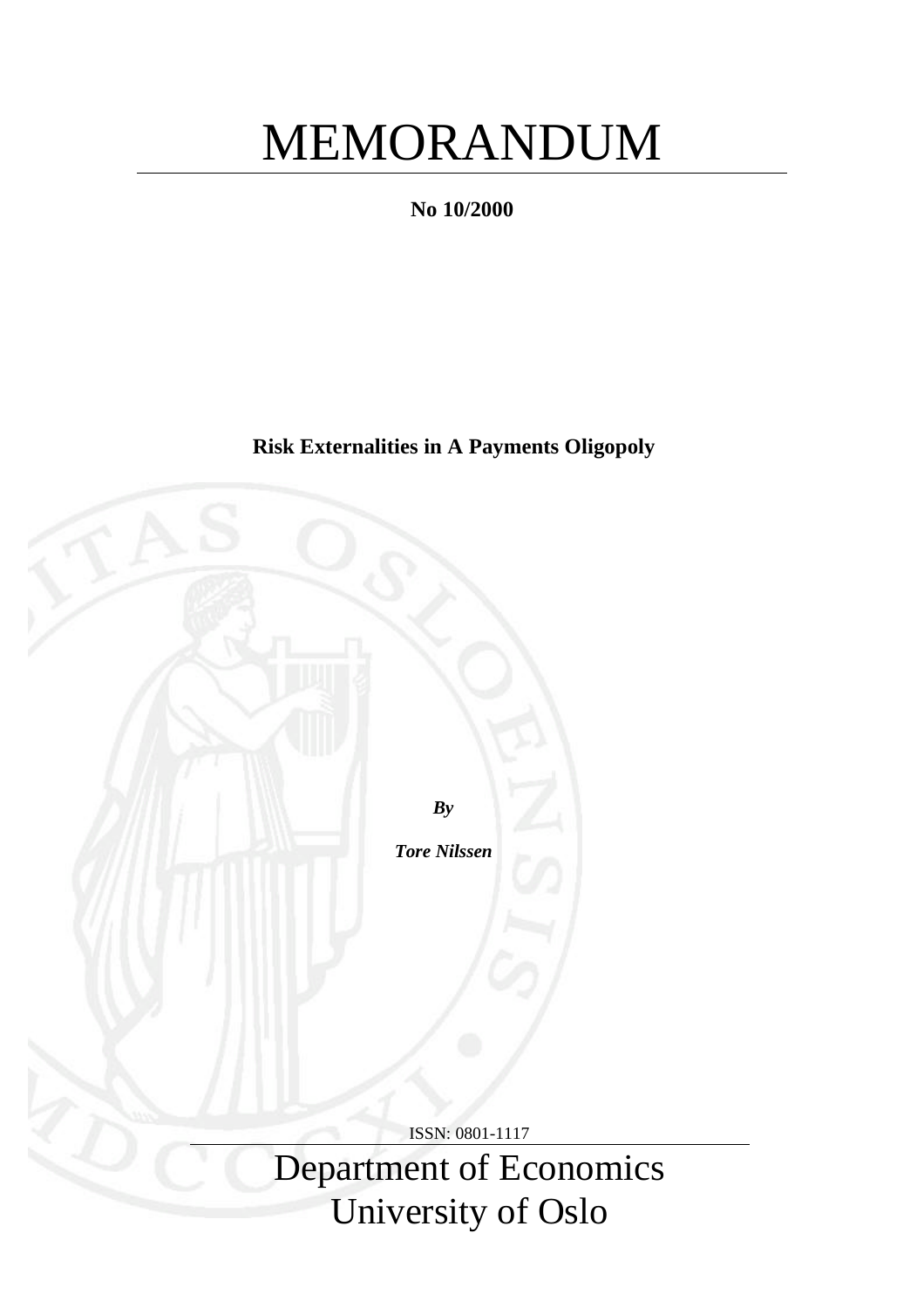| This series is published by the<br><b>University of Oslo</b><br><b>Department of Economics</b> | In co-operation with<br><b>Research</b> | The Frisch Centre for Economic |
|------------------------------------------------------------------------------------------------|-----------------------------------------|--------------------------------|
| P. O.Box 1095 Blindern                                                                         | Gaustadalleén 21                        |                                |
| N-0317 OSLO Norway                                                                             | N-0371 OSLO Norway                      |                                |
| Telephone: $+4722855127$                                                                       |                                         | Telephone: +47 22 95 88 20     |
| $+4722855035$<br>Fax:                                                                          | Fax:                                    | +47 22 95 88 25                |
| http://www.sv.uio.no/sosoek/<br>Internet:                                                      | Internet:                               | http://www.frisch.uio.no/      |
| econdep@econ.uio.no<br>e-mail:                                                                 | e-mail:                                 | frisch@frisch.uio.no           |

### List of the last 10 Memoranda:

A complete list of this memo-series is available in a PDF® format at: http://www..sv.uio.no/sosoek/memo/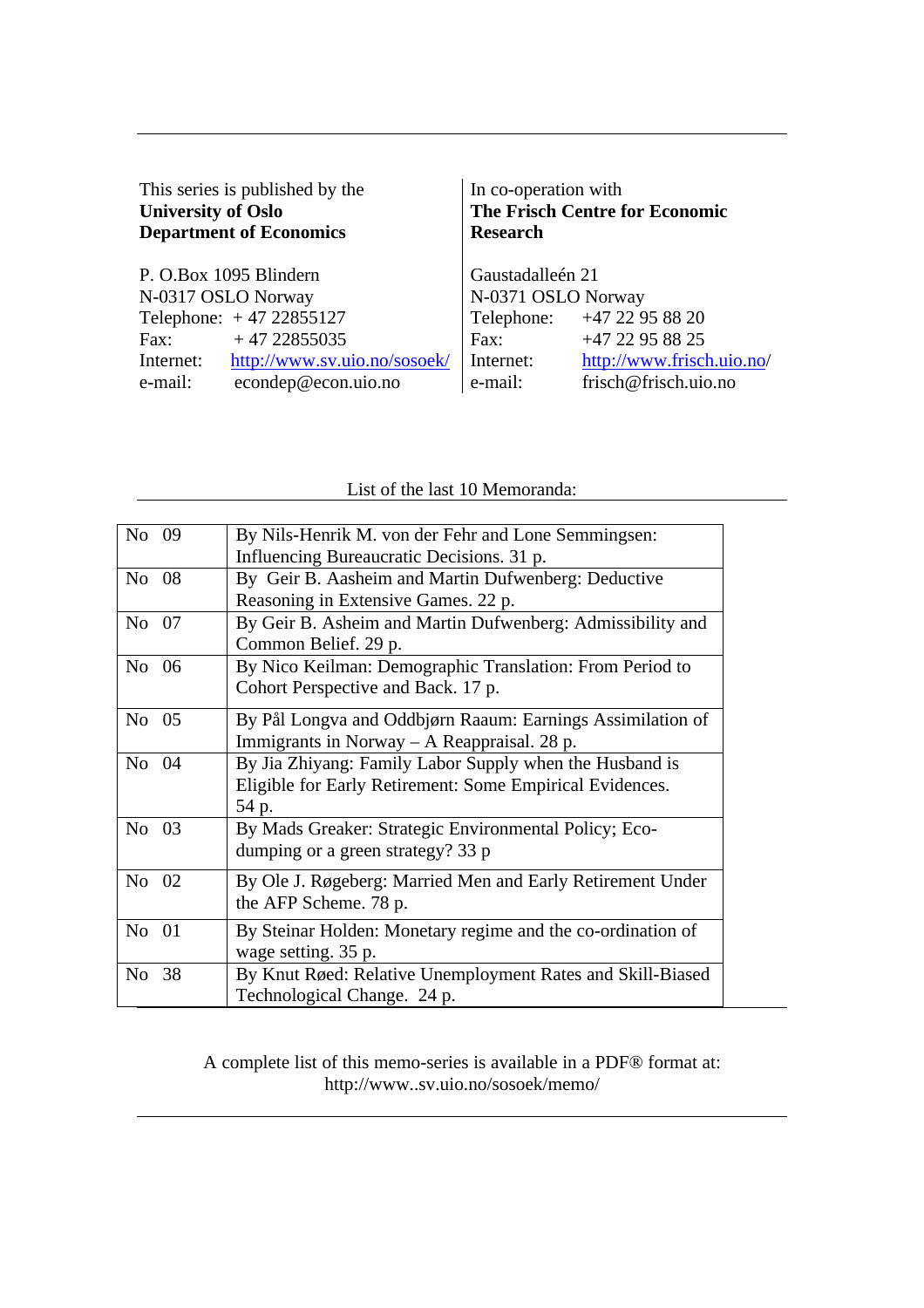## Memorandum from Department of Economics, University of Oslo No. 10/2000

# RISK EXTERNALITIES IN A PAYMENTS OLIGOPOLY\*

Tore Nilssen Department of Economics University of Oslo P.O.Box 1095 Blindern, N-0317 Oslo, Norway Email: tore.nilssen@econ.uio.no

March 2000

*Abstract:* This paper discusses an oligopoly where firms exert negative externalities upon each other. A theoretical model is developed for a market where these externalities are particularly relevant: the intra-day credit market, which is crucial for the operation of an efficient payments system. A central bank participating actively in this market has two features that distinguishes it from the other banks: first, it is a publicly owned bank and may therefore be considered as maximizing welfare; secondly, it cannot become illiquid, and therefore it does not impose any systemic risk on other banks. The equilibrium outcome in this case is compared to the social optimum and to the equilibrium in a situation where the publicly owned bank is an ordinary one and thus *can* become illiquid.

*JEL* Nos.: D43, G21, E58, L32

Thanks to Eivind Kloster-Jensen for discussions on the payments system, and to Steinar \* Holden, Eirik Kristiansen, Kalle Moene, Bent Vale, and seminar participants at the Norwegian School of Economics and Business Administration and the University of Oslo for comments on earlier versions. The motivation for this work stems from my time as a visiting researcher at Norges Bank. Parts of the research have been done during visits to CentER at Tilburg University, and the Haas School of Business at the University of California, Berkeley; the hospitality of the two institutions, as well as travel grants from the Research Council of Norway, the Fulbright Foundation, and Professor Keilhau's Memorial Fund, are greatly appreciated.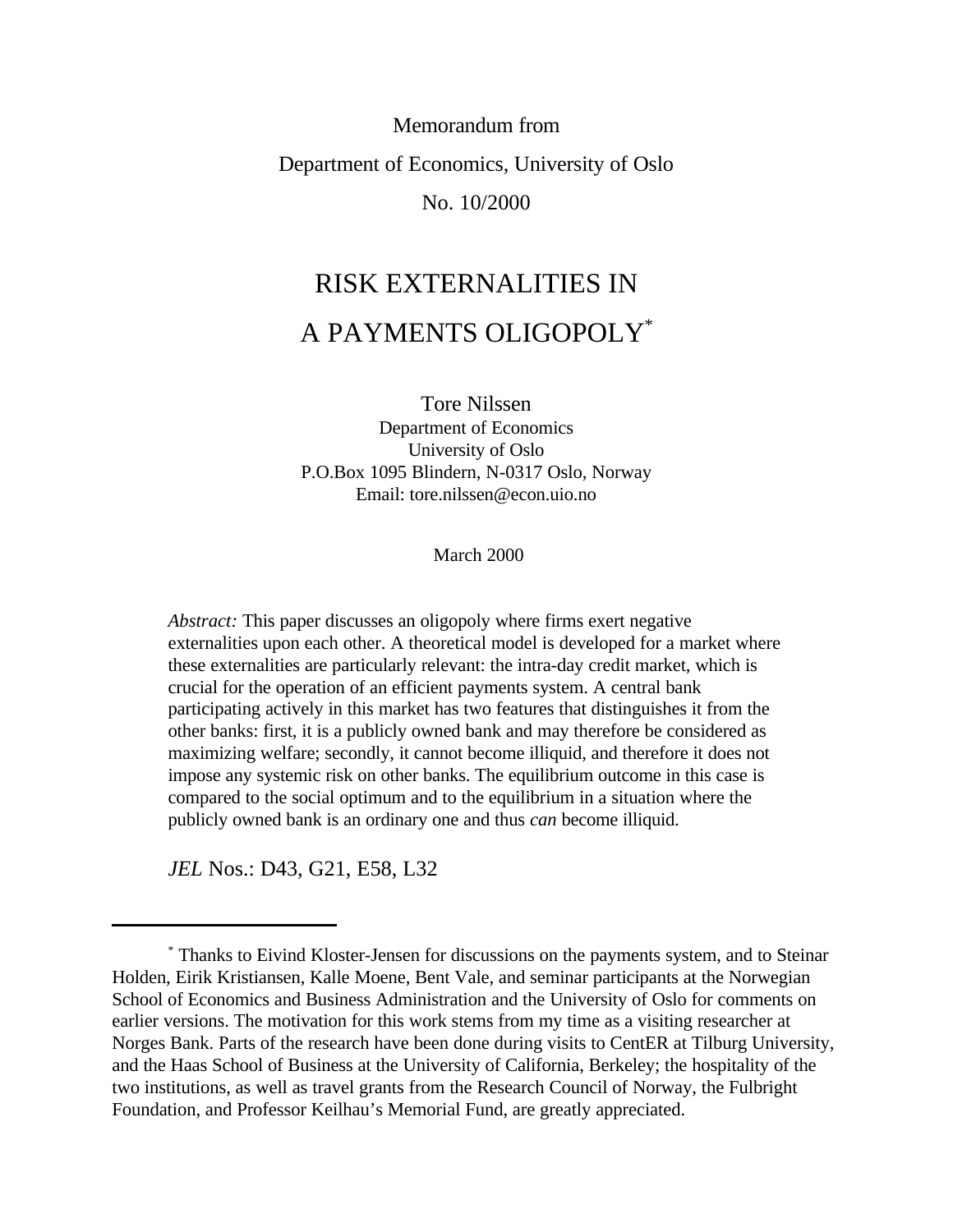#### 1. INTRODUCTION

Although there, in general, is undersupply in the equilibrium of an oligopoly, compared to the social optimum, this outcome may not hold true when the oligopolists' activities exert negative externalities. One commonly discussed case of such negative externalities is pollution.<sup>1</sup> In the present paper, I would like to draw attention to a phenomenon whose relevance may only increase as the globalization of business continues: Firms are financially interdependent, and this interdependence creates externalities: Where trade takes place with a credit, one firm's failure to honor its debt may have repercussions outside its trading partners, *i.e.*, financial interdependence creates negative *risk externalities*.

First, when one firm extends credit to another firm, the first firm does not take into account, in its assessment of this business, how extending this credit affects the other firm's ability to honor its debt to third-parties; this is a *credit-risk* externality. Secondly, and importantly, the first firm does not take into account the effect a failure by the other firm in honoring the debt may affect its own ability to honor its debt to third-parties; this is a *systemic-risk* externality.

Financial interdependence is important in a number of context. However, I focus in this paper on a particular setting where these risk externalities occur among firms operating in the same market: the market for intra-day credit, a form of credit which is crucial in the running of an efficient payments system.

In Section 2 of this paper, I briefly present the payments system and the externalities involved. In Section 3, I present my model of banks participating in this payments system and, in so doing, interact strategically exerting negative risk externalities upon each other. In the model, the demand for payment services is price-sensitive, an assumption which fits the empirical evidence but is not standard in the received payments-system literature. The model of paymentssystem externalities resembles, and shares the spirit of, one presented earlier by Gelfand and Lindsey (1989). In particular, I treat the externalities exerted by the central bank in the same way they do. However, there are some important differences in the exact modeling of the risk

<sup>&</sup>lt;sup>1</sup>See, *e.g.*, Goel and Hsieh (1997) on Pigouvian taxes in a Cournot oligopoly, as well as Gulbrandsen and Skeath's (1999) discussion of antitrust policy toward the tobacco industry.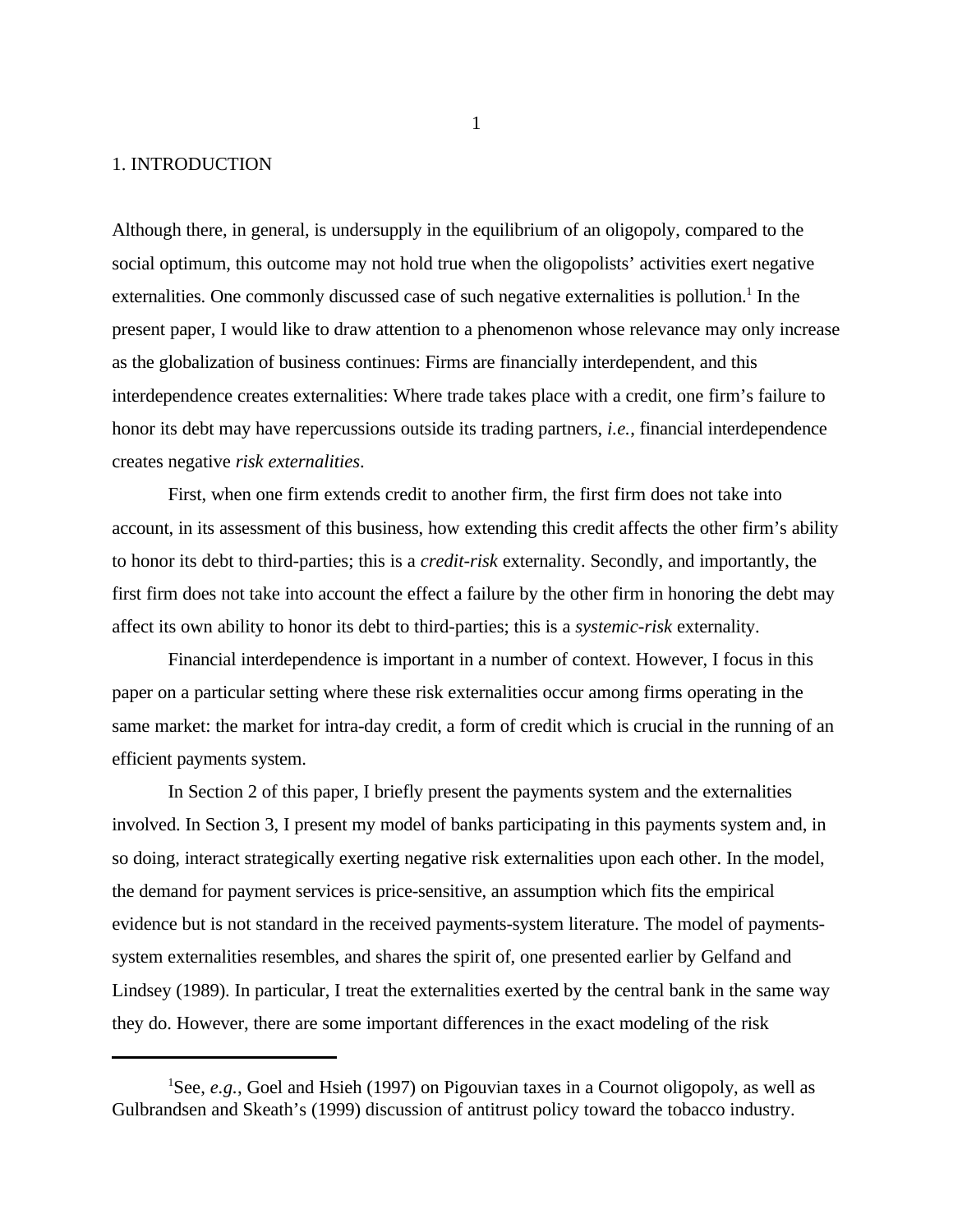externalities involved. In particular, it is important to treat the externalities as hurting third-parties only, and this has implications for the modeling.

In Section 4, I present three different scenarios: one in which all banks are private and profit-maximizing; one in which one of the banks is a publicly owned bank with the aim of maximizing welfare; and one in which the publicly owned bank in addition also is the central bank. Like Gelfand and Lindsey (1989), I argue that, since the central bank cannot possibly become illiquid, the risk externalities associated with its activities are different from those of the other banks.

In Section 5, I find the socially optimum outcome in this market, account taken, by a social planner, of all externalities. In particular, I establish that, in the case of a central bank, the first-best is for the latter to be larger than the private banks.

In Section 6, I analyze and compare the equilibrium outcomes in the various scenarios outlined in Section 4. In particular, the central bank may have to trade off the more moderate risk externalities it exerts itself with a too high credit level from the private part of the market. Thus, even if the first best calls for the central bank to be the largest, it may well end up the smallest bank in equilibrium.

In this Section, I also compare the equilibrium outcomes and the social optima in the various scenarios. Interestingly, introducing the central bank, thus reducing overall risk externalities in this market, may actually increase the scope for an oversupply of credit in equilibrium, because the private banks get much more aggressive in their extension of intra-day credit when their public counterpart is a benign central bank than when it is just an ordinary bank, albeit a welfare-maximizing one.

Section 7 contains concluding remarks, while the Appendix has the proofs of my results.

#### 2. EXTERNALITIES IN THE PAYMENTS SYSTEM

Payments flow among the banks in a modern economy. Of particular interest here are *large-value* transfers; according to one recent estimate [reported by Chakravorti (2000)], payments through the two large-value funds transfer systems in the US averaged \$ 2.7 trillion per day in 1998. Most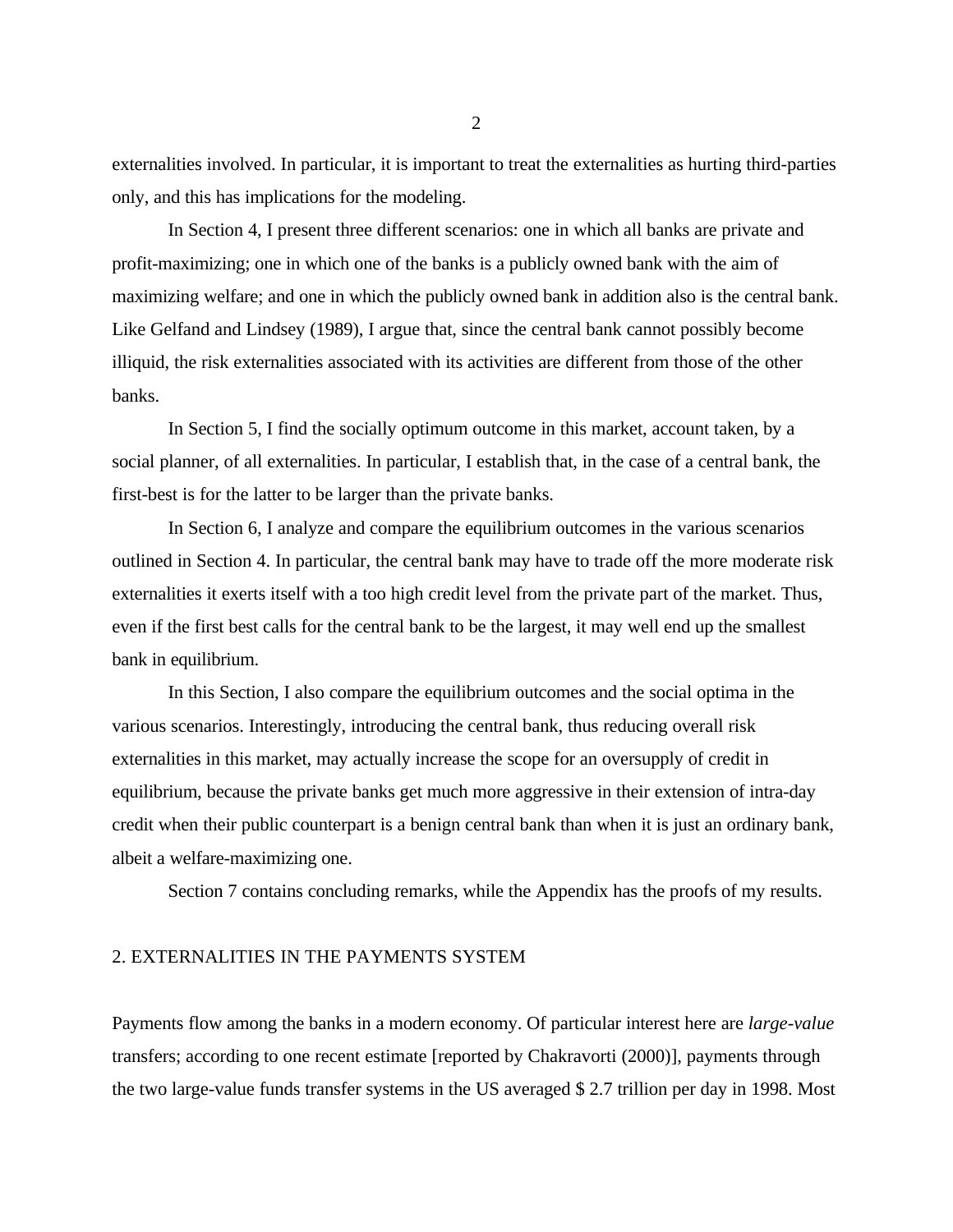of these payments are based on a credit extended temporarily, and often implicitly, among the banks until the close of business. Thus, these payment flows necessitate a lot of intra-day (sometimes called "daylight") credit.<sup>2</sup>

Like other banking markets, the intra-day credit market may suffer from distortions caused by the market power of individual banks. In this paper, I present a model of an intra-day credit oligopoly with two idiosyncratic features in addition to the market power of the banks participating:

First, there are negative risk externalities among the banks: Increased credit extended by one bank increases not only its own risk but also the risk of the other banks that are active in this market.

Secondly, the central bank plays a role in this market, a role which has to be modeled properly. In this paper, the central bank differs from the private banks in *two* ways. First, the central bank is a welfare-maximizer, trying to correct as far as possible the combined distortions created by the oligopolistic market structure and the negative risk externalities. Secondly, the central bank, never becoming illiquid, imposes less of a negative externality than a private bank does.

With this latter aspect of the central bank, the analysis makes an interesting twist on the literature of mixed oligopoly [surveyed in De Fraja and Delbono (1990)]: In my analysis, the public firm has the double feature of being both welfare-maximizing in its objectives and comparatively efficient in its technology. When the private-banks-only equilibrium features too much credit compared to the first-best social optimum, because the underproduction tendency of the oligopoly is overturned by the overproduction tendency due to the negative risk externality, the two features of the central bank clash: With the central bank present in the market, it seeks to correct the distortion. But should it produce less than a private bank would, in order to correct the overproduction, or should it produce more in light of it being more efficient? The present

<sup>&</sup>lt;sup>2</sup>Small-value transfers, which are the means by which the average household makes its payments, do not give rise to intra-day credit. Small-value transfers are made either by credit cards, through an automated clearinghouse, or, in the case of the US, by checks. Issues arising with these kinds of payments are discussed by Evans and Schmalensee (1999), Gowrisankaran and Stavins (1999), and McAndrews and Roberds (1997), respectively.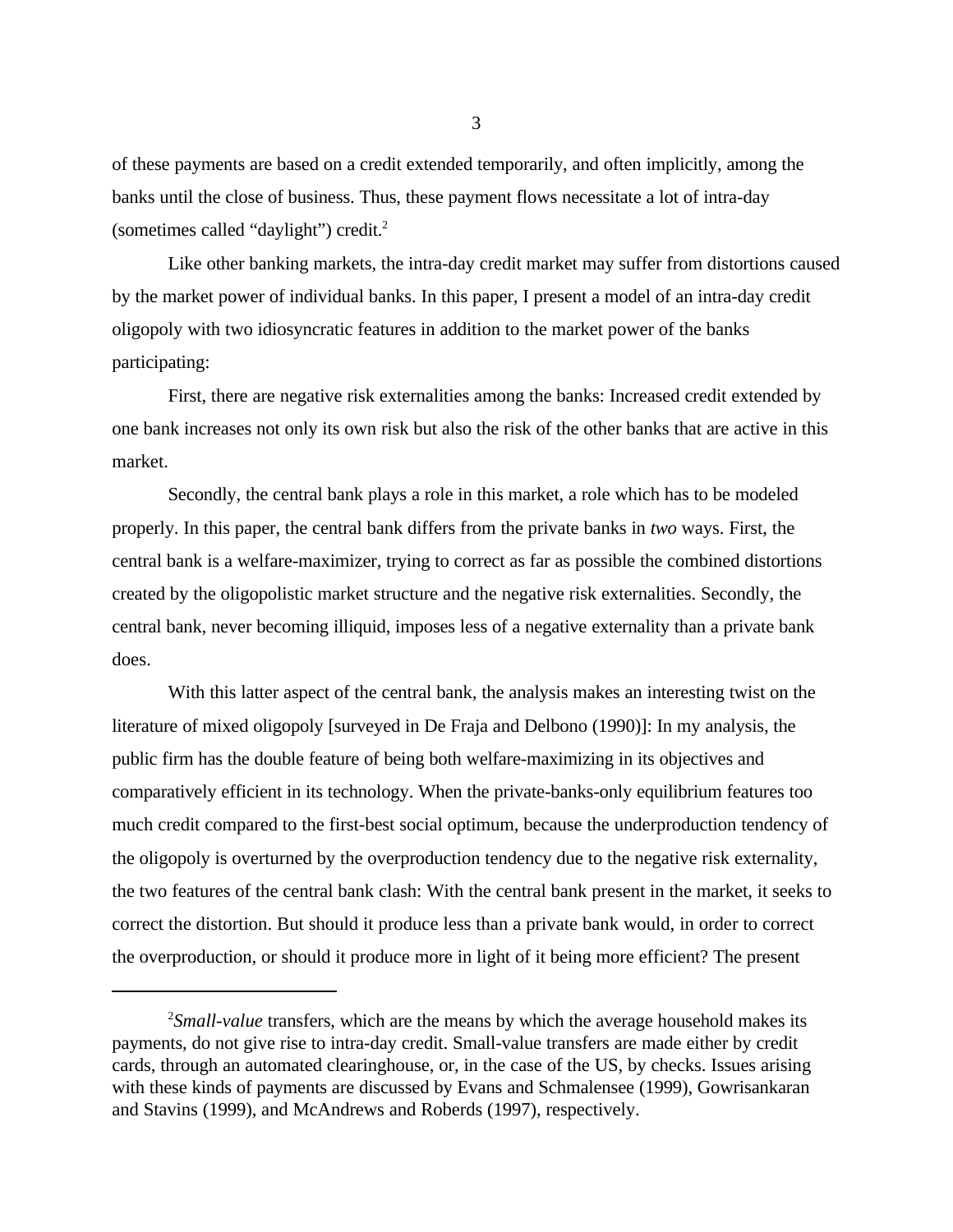analysis tries to throw some light on these and related issues.

Berger, *et al.* (1996) provide an account of the various risks and costs involved in the operation of payments systems. In particular, they introduce the risk-cost frontier of a payments system: Risks may be kept down but only at a cost.<sup>3</sup> As discussed by Berger *et al.* (1996), there are many kinds of risk involved in a payment system. In the present analysis, I concentrate on contagion risk: If one bank becomes illiquid, then inter-bank lending and the resulting financial interdependence may cause other banks also to become illiquid.<sup>4</sup>

To be specific, consider a case where a payment system is operated by three banks, called *A*, *B*, and *C*. Suppose a client of bank *B* wants to make a large-value payment to a client of bank *A*. If it accepts this payment to be made, bank *A* extends an intra-day credit to bank *B* by transferring the payment immediately to its client, even though the payment is not finalized, *i.e.* the amount is not transferred from bank *B* to bank *A* until settlement time, which may be at the end of the business day.

When bank *A* considers extending credit to bank *B*, bank *A* takes into account the possibility that bank *B* becomes illiquid before settlement time, as well as the credit risk this possibility imposes on it. This risk to bank *A* that the payment will not be finalized in case the borrower defaults on its obligations during the day is the bank's *internal direct credit risk*.

But extending credit to a borrower increases the probability that also other lenders to the same borrower suffer a loss, since this increases the borrower's debt and therefore, in the likely event that the risk of a bank's failure is positively related to the level of its debt, makes the borrowing bank more susceptible to a default. Bank *A* does not, however, take into account this risk that its credit to bank *B* imposes on bank *C*, who also extends credit to bank *B*; this is the *external direct credit risk* associated with bank *A*'s credit to bank *B*.

And finally, there is still another risk involved: What I call the *systemic risk* relates to losses incurred by third parties when a lender's borrower defaults and the lender then in turn defaults on *its* obligations. Consider the case where bank *A* extends credit to bank *B*. If bank *B*

 ${}^{3}$ See also Angelini and Giannini (1994).

See, *e.g.*, Humphrey (1986), Kaufman (1994), Angelini, *et al.* (1996), and Shen (1997). <sup>4</sup>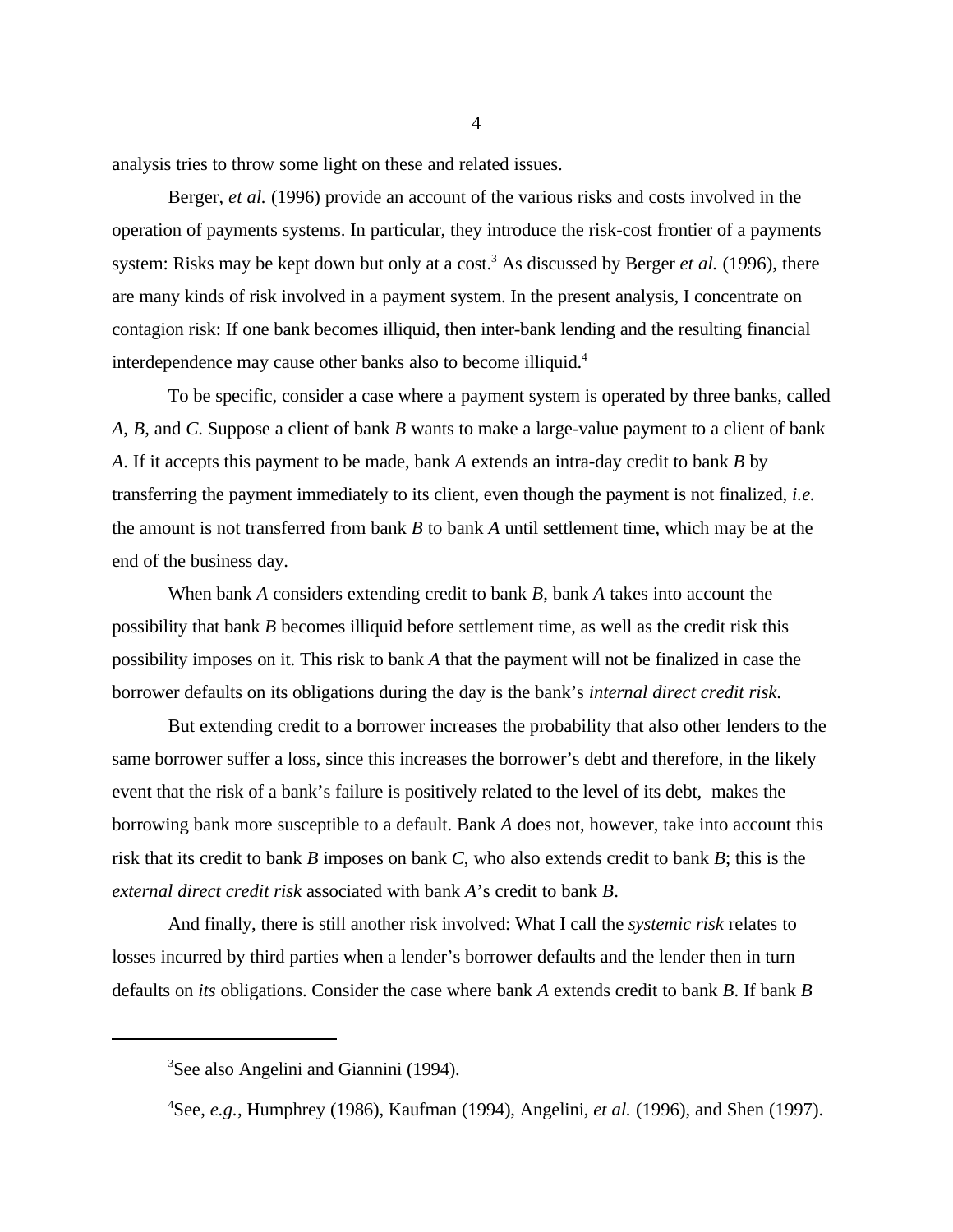becomes illiquid, then bank *A* itself may turn illiquid and bank *C*, extending credit to bank *A* as well, may suffer a credit risk this way; this is the systemic risk associated with bank *A*'s credit to bank *B*.

Below, I analyze the implication of the presence of these risk externalities for the performance of the intra-day credit market, and thus of the payments system, taking explicitly into consideration the effect of strategic interaction among the banks.

In order to focus on these strategic effects on the functioning of a large-value transfer system, I disregard several other important aspects of such payment systems that are discussed elsewhere. These other aspects include: how to design a payment system [Freixas and Parigi (1998), Kahn and Roberds (1998), Kahn, *et. al.* (1999), Roberds (1999), Fujiki, *et al.* (1999)]; how to regulate the participants in a payment system [Rochet and Tirole (1996a), Hancock and Wilcox (1996), and Freixas, *et al.* (1999)]; the scope for self-regulation through peer monitoring and the like [Rochet and Tirole (1996b), Calomiris and Kahn (1996), and Rolnick, *et al.* (1998a, 1998b)]; and relations to monetary policy [Lacker (1997)]. This is not to say that these questions are without importance for the understanding of the strategic interaction. For example, whether the payment is designed as one based on real-time gross settlements or is based on net settlements at the close of the business day, may influence the strategic interaction in ways not explored further in this paper.

An interesting analysis of strategic interaction in a payments system is the one by Angelini (1998) on strategic behavior in a real-time gross settlements system. In order to study such a system, he develops a dynamic model and trace payments over time during a business day. The model that I present below, is designed to focus on the role of the central bank through active participation in the payment system. Therefore, I have chosen to abstract from the dynamics that is at the heart of Angelini's analysis and instead present a static model of the strategic interaction.

The proper role to be played by the central bank is central to many of the other papers cited above. In particular, what the central bank can and should do in terms of regulating and coordinating the activity in the intra-day credit market has undergone careful study in the received literature. However, considering the possibility that the central bank can regulate the intra-day credit market from inside, through its own operation in a market marked by imperfect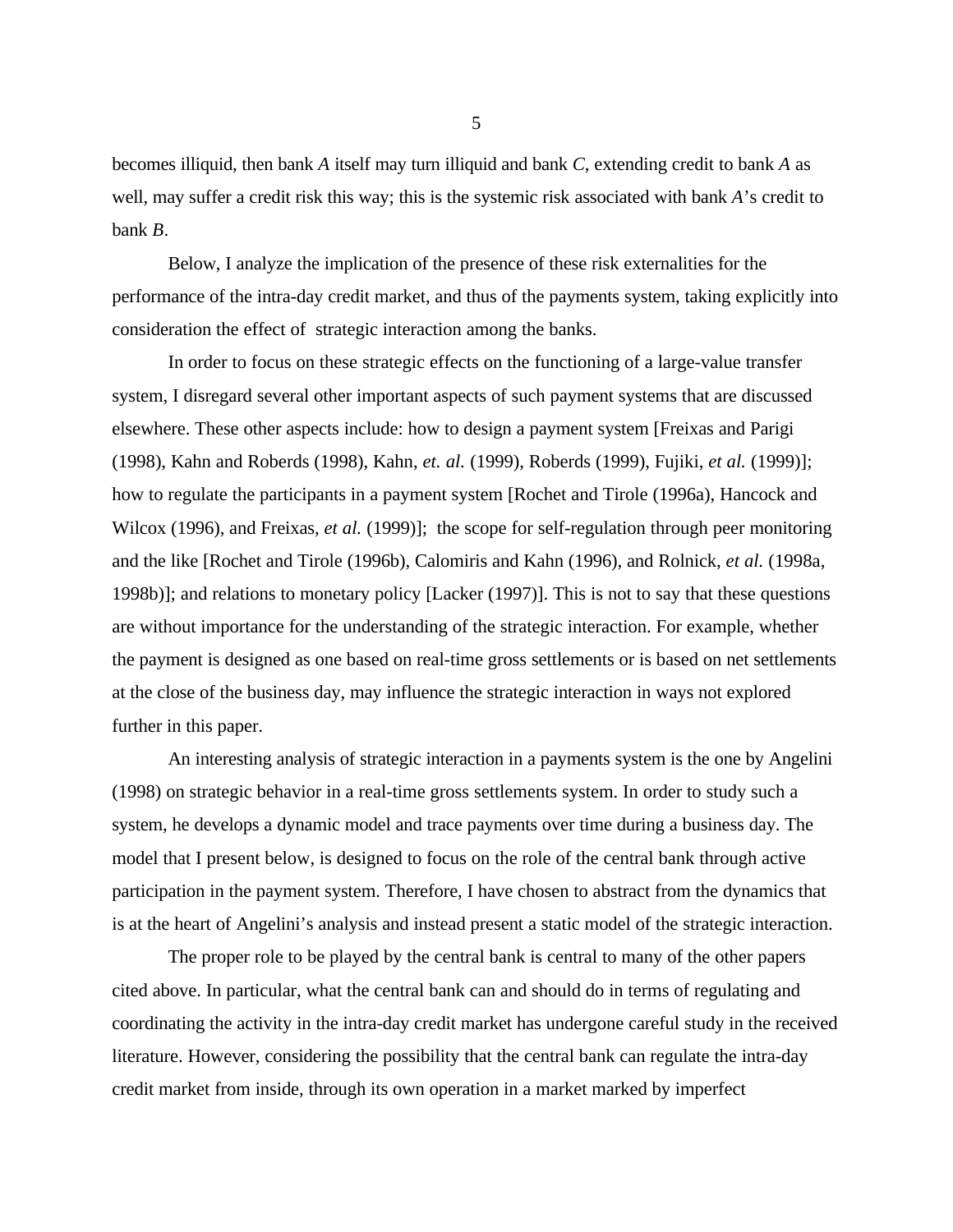competition, seems to be a novelty of the present analysis. The analysis may, eventually, throw light on the question why there is so little actual participation by central banks in these markets: When risk externalities are large, my analysis predicts that the central bank's equilibrium participation is zero.

#### 3. A MODEL OF INTRA-DAY CREDIT

My model is a highly stylized picture of what is actually going on in a payments system. In the intra-day credit market, a bank's demand for credit is derived from that of the clients it serves. I assume that the number of lending banks is exogenously fixed. To begin with, all lending banks are assumed to be private. Later on, the issue will be what difference it makes whether one of the banks is publicly owned, with an objective to maximize welfare, and eventually what happens if the publicly owned bank in addition is a central bank that cannot become illiquid (*i.e.*, a lender of last resort).

Let there be *n* banks who extend credit to each other, where  $n \geq 3$ , and suppose bank *i* extends an amount of credit equal to  $q_i \geq 0$ ,  $i \in N := \{1, ..., n\}$ ; note that this consists of a number of *gross* credits extended by a bank when it accepts to perform a payment to one of its own clients from some other bank's client before the payment has been settled between the banks. Let  $q_{ij}$  denote the amount of credit extended by bank *i* to bank *j*. Throughout, I will assume for simplicity that a bank extends equal amounts of credit to each of the other banks, so that:

$$
q_{ij} = \frac{1}{n-1} q_i, \quad i, j \in N, \ i \neq j.
$$

 In line with practice in most countries, there is no charge on an intra-day loan. The income received by a bank comes from fees paid by the payment-demanding public. The demand for intra-day credit is thus derived from the underlying demand for large-value intra-day payment services. In particular, it is assumed to be given by the following linear inverse demand function:

$$
p = p(Q) = a - bQ,
$$

<sup>&</sup>lt;sup>5</sup>With  $n = 2$ , there would be no externalities involved; see the discussion below.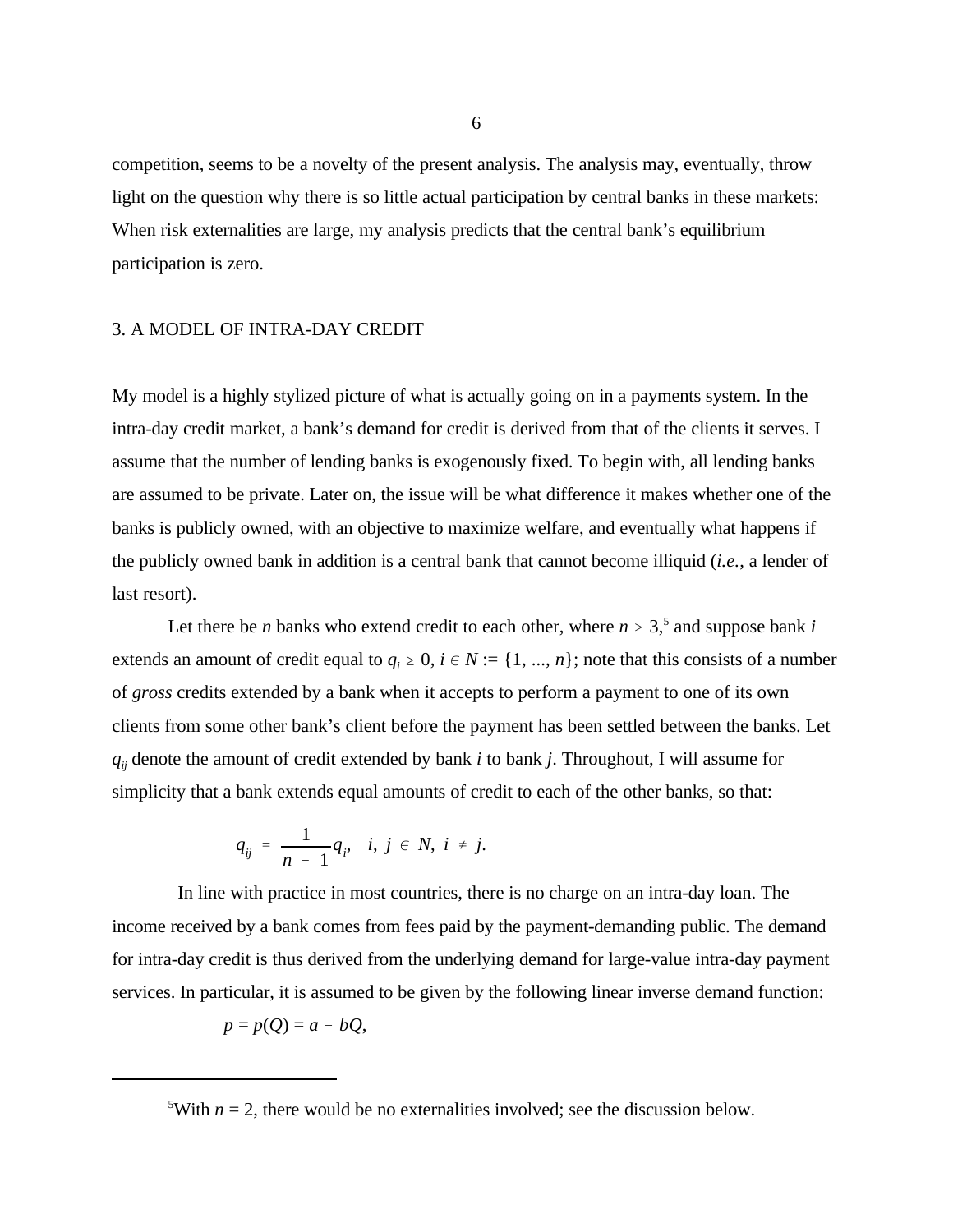where  $Q := \sum_{i \in N} q_i$  is the total quantity of credit supplied, and *a*,  $b > 0$ . This approach contrasts with that of Berger *et al.* (1996), who base their discussion of the risk-cost trade-off in payment systems on the quantity of payment being fixed. Note that *p* is *not* the inter-bank credit rate but the marginal willingness to pay among consumers of payment services. It seems reasonable to allow the demand for payment services to depend on the functioning of the interbank market.<sup>6</sup>

I consider all *interday*, or long-term, credit as exogenous to the current problem; to ease notation, I normalize long-term credit at zero.

The technological costs to a bank of extending an amount *q* of credit is given by:  $ca^2/2$ , where  $c > 0$ . In addition, there are costs associated with the risk of the intra-day credit that is extended. I assume that banks are risk neutral and that the expected loss per unit of credit is increasing in the amount extended: *dq*/2. This implies that a bank's total internal direct credit risk is:  $dq^2/2$ , where  $d > 0$ .

In our partial-equilibrium framework, welfare is the sum of consumer and producer surpluses, account taken of the externalities.<sup>7</sup> There are two kinds of externalities. First, there is the external direct credit risk: Each dollar lent by a bank to another bank is a cost not only to the lender, but to any third bank as well. In particular, for each unit of credit extended to bank *k* by other banks, there is a credit risk imposed on bank *j* equal to *dq* /2. Thus, the external direct credit *<sup>j</sup>* risk that bank *i* imposes on bank *j* by extending credit to bank *k* equals:

$$
\frac{d}{2}q_{ik}q_j = \frac{d}{2}\frac{1}{n-1}q_iq_j
$$

 $\gamma$ My way of modeling these externalities follows closely that of Gelfand and Lindsey (1989), although they do not correct for the fact that externalities are suffered by third banks only; see below.

<sup>&</sup>lt;sup>6</sup>The assumption that  $p$  depends on  $Q$ , or, vice versa, that demanded payment quantity depends on the price charged for payments, is consistent with the empirical evidence that is available for the price-sensitivity of small-value payments [Humphrey, *et al.* (1996); Humphrey, *et al.* (1999)]. There do not seem to exist any similar studies on large-value payments. However, there is no reason to believe results would be much different. Linearity is assumed here for simplicity. While there is no reason to believe payment demand is price sensitive for very low prices, linearity and a finite *b* may be a good local approximation when firms have market power as they have here.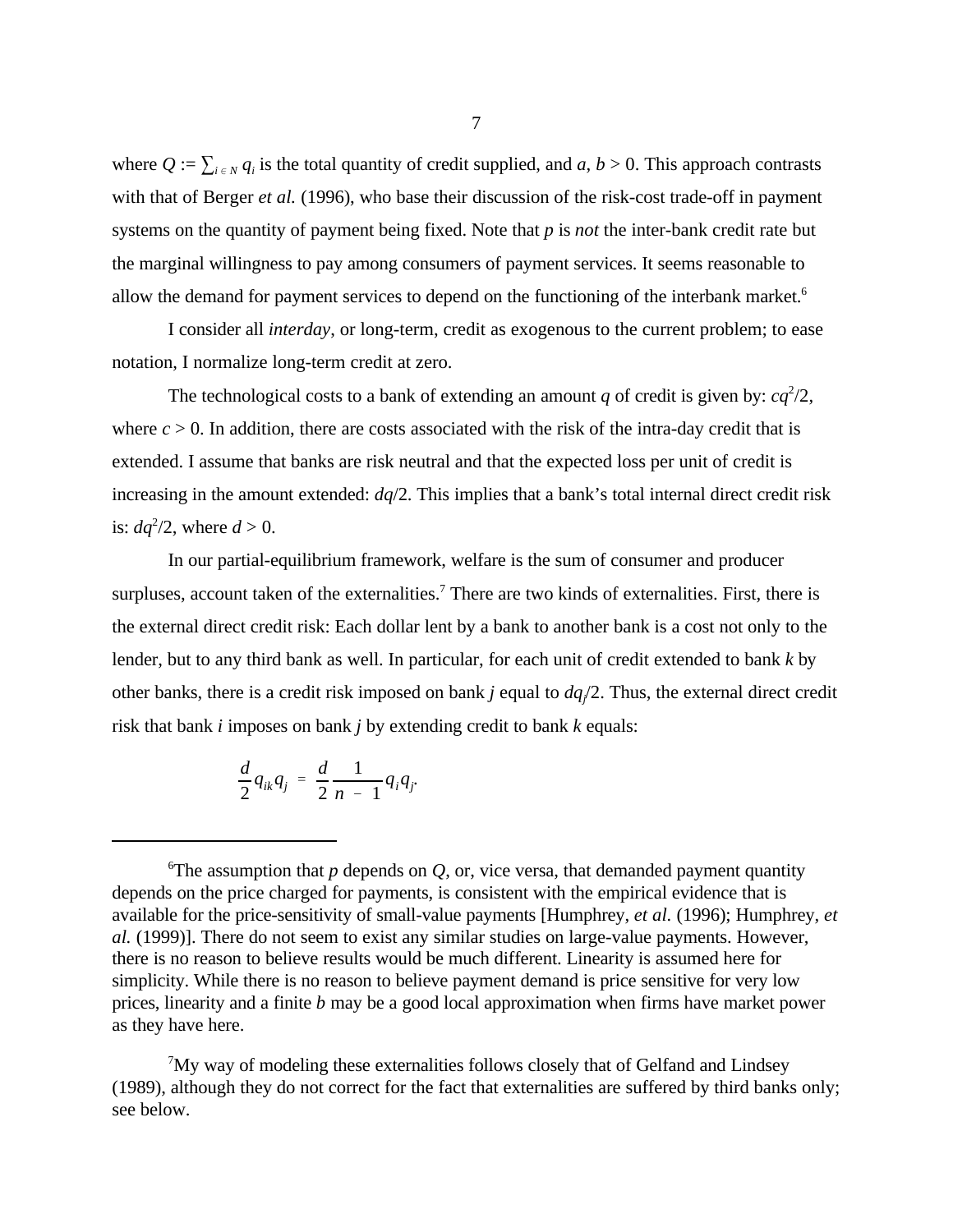For each third bank *j*, there are  $(n - 2)$  banks *k* through which this externality works. Thus, the external direct credit risk that bank *i* imposes on bank *j* is:

$$
\frac{d}{2}\frac{n-2}{n-1}q_iq_j,
$$

so that the external credit risk imposed by the lending activity of bank *i* is, all in all,

$$
\frac{d}{2}\frac{n-2}{n-1}q_i\sum_{j\neq i}q_j
$$

Similarly, the external credit risk imposed upon bank *j* by the collective lending activity by other banks is:

$$
\frac{d}{2}\frac{n-2}{n-1}q_j\sum_{i\neq j}q_i
$$

Secondly, there is the systemic risk, which operates in the same way as the external direct credit risk.<sup>8</sup> In order to simplify, I assume that the strength of the two externalities is the same, *i.e.*, I use the risk parameter *d* also for the systemic risk. This means that the systemic risk caused by the lending activity of bank *i* is another

$$
\frac{d}{2}\frac{n-2}{n-1}q_i\sum_{j\neq i}q_j.
$$

As above, the systemic risk imposed upon bank *j* by all other banks' lending activity is:

$$
\frac{d}{2}\frac{n-2}{n-1}q_i\sum_{i\neq j}q_i.
$$

Total social risk, *i.e.*, internal and external direct credit risk and systemic risk over all banks, now equals:

$$
\frac{d}{2}\sum_{i} q_{i}^{2} + d\frac{n-2}{n-1}\sum_{i}\sum_{j \neq i} q_{i}q_{j}.
$$

With the specified inverse demand, total gross benefit from a credit quantity *Q* equals (*aQ*  $-$  *bQ*<sup>2</sup>/2). Thus, welfare is:

<sup>&</sup>lt;sup>8</sup>As we shall see later, introducing a lender of last resort will imply a distinction between the two kinds of external risk.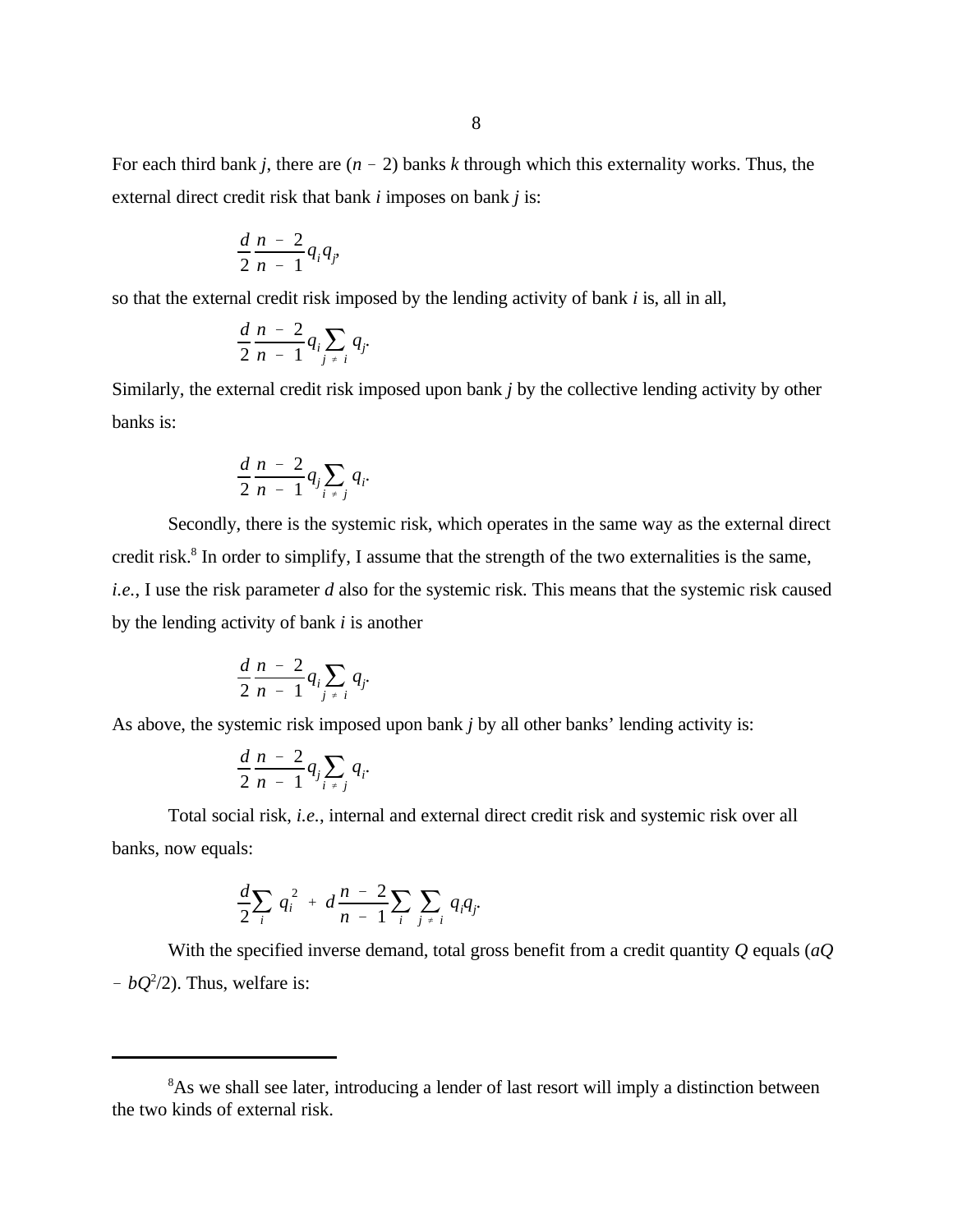$$
W := a\left(\sum_{j \in N} q_j\right) - \frac{b}{2}\left(\sum_{j \in N} q_j\right)^2 - \frac{c}{2}\left(\sum_{j \in N} q_j^2\right) - \frac{d}{2}\left(\sum_{j \in N} q_j^2\right) - d\left(\frac{n-2}{n-1}\left(\sum_{i \in N} \sum_{\substack{j \in N \ j \neq i}} q_j q_j\right)\right).
$$

For simplicity, I assume that all revenue from performing payment services accrues to the bank of the client *receiving* the payment, *i.e.*, to the bank extending intra-day credit. In calculating its payoff, private bank *i* takes into account revenues, technological costs, the internal direct credit risk, and the credit-risk externalities imposed on him by the other lenders. Thus, bank *i*'s profit is:

$$
\pi_i = \left(a - b \sum_{j \in N} q_j\right) q_i - \frac{c}{2} q_i^2 - \frac{d}{2} q_i^2 - d \frac{n-2}{n-1} \left(\sum_{\substack{j \in N \ j \neq i}} q_j\right) q_i.
$$

Note that, although the external credit risk and systemic risk are imposed upon a bank by the activities of other banks, the extent to which each bank is exposed to these externalities can be decreased by the bank reducing its own activity in the market.

#### 4. THREE DIFFERENT SCENARIOS

Although the activities of the central bank is the ultimate focus of interest in this analysis, I present three different scenarios of the payments system and the intra-day credit market. In the first scenario, all the *n* banks operating in the payment system are private and thus maximizing profits. This scenario is of interest in its own right, because the analysis of it highlights the contrast between the tendency towards undersupply because of oligopoly and the tendency towards oversupply because of negative externalities.

In the second scenario, one of the banks is made into a publicly owned bank with the aim of maximizing welfare. Apart from this difference in objective, this bank is like the other banks; in particular, it is as likely as any other bank to become illiquid. The existence of a publicly owned bank is interesting for at least two reasons. First, the intra-day credit market is very difficult to regulate from above, particularly in a net-settlement payments system, where there is little supervision of credit flows during the business day. In such a case, it is interesting to see if there is anything to gain from "regulating from within" with the help of a welfare-maximizing participant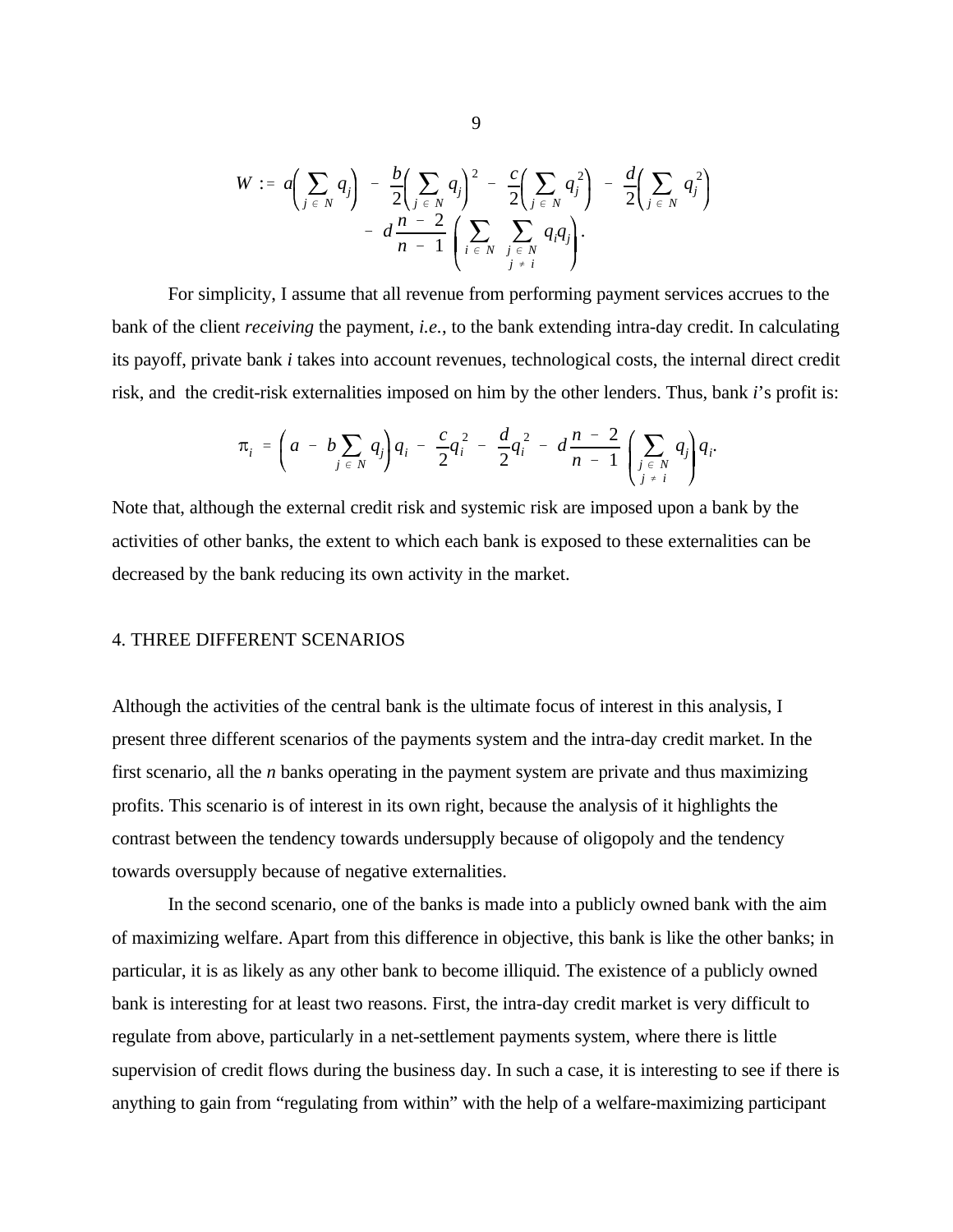in the market.

Secondly, there do in fact exist publicly owned banks in many countries: The central bank is typically publicly owned, but in addition also other parts of the banking industry may be so. It may be doubtful whether such banks perform differently from their private counterparts; it may, in fact, be that the government keeps the public bank for enhancement of fiscal revenue rather than for welfare maximization. Presently, however, I will argue that using the public bank as an instrument for regulating the intra-day credit market from within is an alternative worth considering.

I therefore, in this scenario, perform the following exercise: I transform one of the private banks of the previous scenario into a publicly owned, welfare-maximizing one; thus, there are now  $(n - 1)$  private banks and one public one. Apart from the ownership status and the difference in the banks' objectives that this entails, the banks are identical.

In the third and final scenario, I take into account that the publicly owned bank, if it is also the central bank, cannot become illiquid and therefore imposes less external risks on other banks than a private one does. To be specific, there is no systemic risk associated with the credit it extends. With a central bank present, therefore, the systemic risk becomes

$$
\frac{d}{2}\frac{n-2}{n-1}\sum_{i\in B}q_i\sum_{j\neq i}q_j,
$$

where  $B$  is the set of private banks. Thus, welfare is now:

$$
W^{C} := a \left( \sum_{j \in N} q_{j} \right) - \frac{b}{2} \left( \sum_{j \in N} q_{j} \right)^{2} - \frac{c}{2} \left( \sum_{j \in N} q_{j}^{2} \right) - \frac{d}{2} \left( \sum_{j \in N} q_{j}^{2} \right) - d \frac{n-2}{n-1} \left( \sum_{j \in B} \sum_{\substack{j \in N \ j \neq i}} q_{j}^{2} \right) - \frac{d}{2} \frac{n-2}{n-1} \left( \sum_{j \in B} q_{C} q_{j} \right),
$$

where  $q_c$  is the amount of credit extended by the central bank.

Similarly, the profit of each private bank  $i \in B$  becomes:

$$
\pi_i^C = \left(a - b \sum_{j \in N} q_j\right) q_i - \frac{c}{2} q_i^2 - \frac{d}{2} q_i^2 - d \frac{n-2}{n-1} \left(\sum_{\substack{j \in B \\ j \neq i}} q_j\right) q_i - \frac{d}{2} \frac{n-2}{n-1} q_c q_i.
$$

Again, each private bank's profit is reduced by the externality imposed on it by other banks. However, this externality is lower from the lending activity of the central bank, which imposes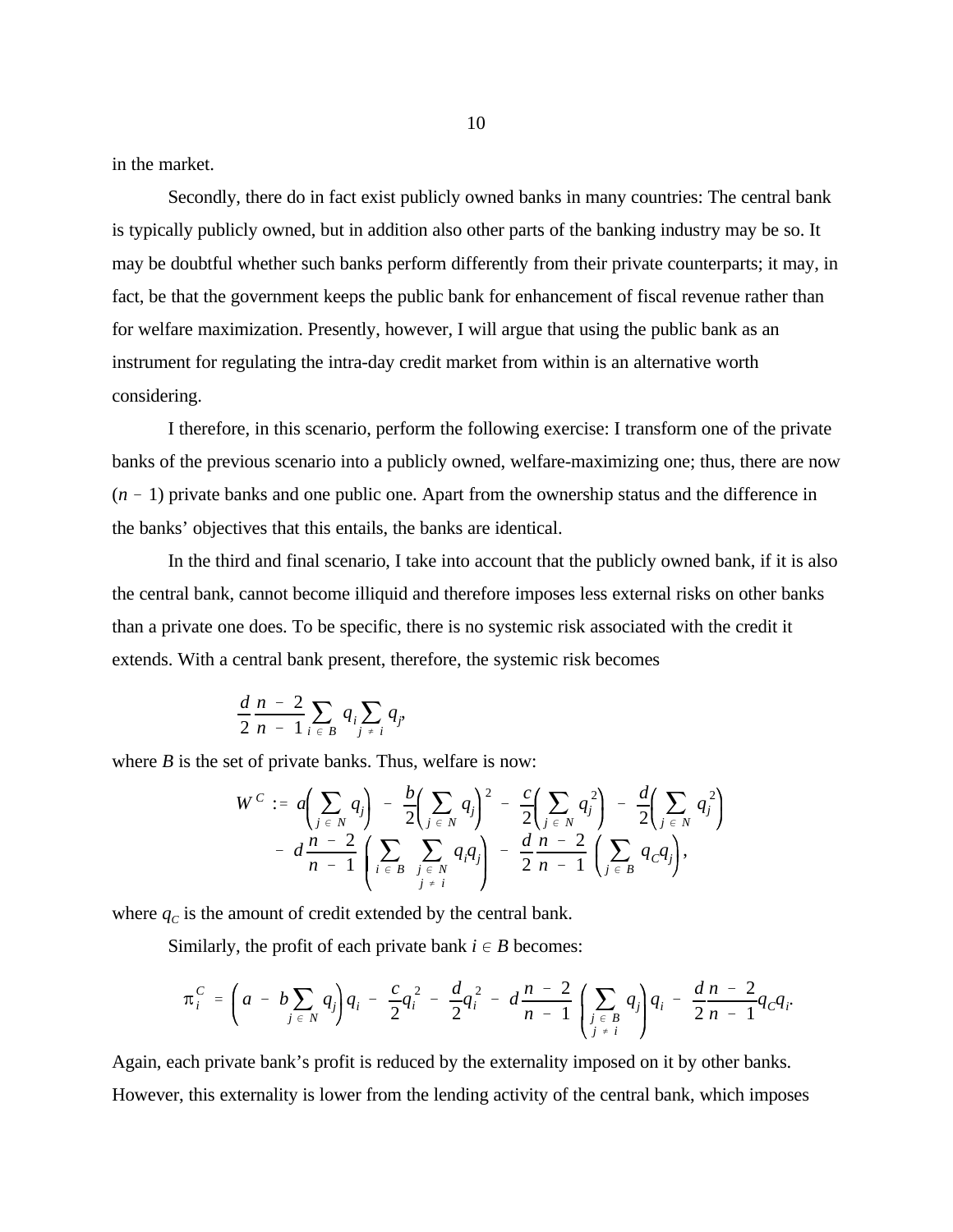external credit risk only.

I suggest that the homogeneous-good model of Section 3 is applicable also in this scenario, even though the banks involved now are heterogeneous. The banks differ only with respect to their systemic-risk properties. It is unlikely that consumers of payment services are concerned about the systemic risk associated with a particular bank's credit activity. Thus, from the viewpoint of the consumers, these banks provide homogeneous payment services.

#### 5. SOCIAL OPTIMUM

In a discussion of the social optimum, there are only two different cases to consider. When it comes to efficiency, the banks' objectives are irrelevant. Thus, I need only distinguish between the case with ordinary banks only and the case with a central bank present.

In the latter case, not surprisingly, the central bank with its more benign externality property performs the leading role: The effect of the central bank not causing any systemic risk is that this bank should provide a larger portion of total credit than any private bank. Recall that the *q*s measure *gross* credit extended. Thus, it is not possible for any bank to supply a negative amount, *i.e.*, to turn itself into a borrower in gross terms. When the risk externalities are sufficiently large, the social optimum, therefore, calls for the central bank to be the only bank active in the payments system:

*Proposition 1:* (i) With identical banks in the intra-day market, the social optimum is that each of the *n* banks supplies:

$$
q_p^* = \frac{a}{bn + c + d(2n - 3)}.
$$

(ii) Let  $q_{\text{C}c}^*$   $q_{\text{C}p}^*$ , and  $Q_c^*$  denote the socially optimum amount of credit offered by the central bank, a private bank, and in total, respectively, in the case with  $(n - 1)$  private banks and one central bank. Define:

$$
D_C^* := d[8b + n^2(8c - d)] + 4[c(bn + c) - 2d(3c - d)](n - 1).
$$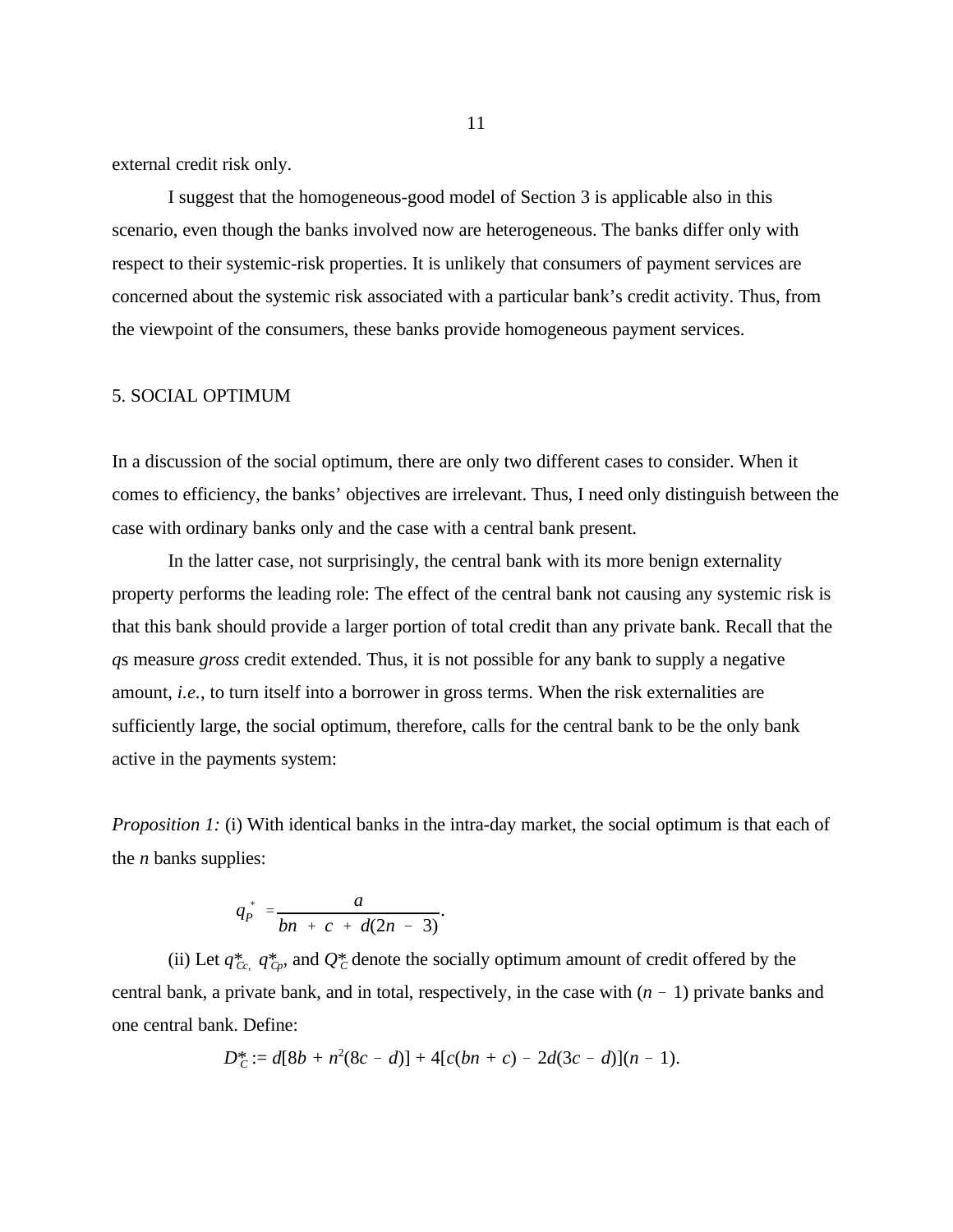There exists a  $d_1 > 2c$ , possibly infinite such that:<sup>9</sup>

(a) if  $d < d_1$ , then the social optimum is given by:

$$
q_{Cc}^{*} = \frac{2a}{D_{C}^{*}} [2c(n - 1) + d(n^{2} - 5n + 8)],
$$
  
\n
$$
q_{Cp}^{*} = \frac{2a}{D_{C}^{*}} [2c(n - 1) - d(n - 4)],
$$
 and  
\n
$$
Q_{C}^{*} = \frac{4a}{D_{C}^{*}} [cn(n - 1) + 2d];
$$

 $q_{Cc}^* = Q_c^*$  $C^{-}$ *a*  $\frac{a}{b + c + d}$ . (b) if  $d \geq d_1$ , then private banks do not extend credit in social optimum, *i.e.*,  $q_{C_p}^* = 0$ , and

Part (ii) of this Proposition indicates that the central bank has a larger role to play in social optimum than its private counterparts, exactly because it exerts less externalities. If the risk externalities are large enough, then the externality advantage of the central bank is so large that the social optimum is for the central bank to be a monopolist. For smaller levels of the risk externalities, the increasing marginal technological costs make it too expensive, in terms of social efficiency, to load all business over from the private to the central bank. Note that  $d_1 > 2c$ ; thus, a simple condition for an interior solution, with private banks present in optimum, is  $d/c \leq 2$ .

Clearly, the public bank extends more credit in optimum when it is a central bank than when it is an ordinary bank, since the former imposes a smaller externality on other banks than the latter; thus:  $q_{\text{Cc}}^* > q_{\text{P}}^*$ . Total optimum credit supply also increases from the previous case, since, by making the public bank a central bank, the total social credit risk is reduced; thus,  $Q_c^* > Q_P^* :=$ *nq*\*. However, when the risk externality is sufficiently large relative to the technological costs, it *<sup>P</sup>* is optimum to let the central bank take on so much of the credit that the private banks' credit supply actually decreases at the introduction of the former. In particular, by comparing parts (i) and (ii) of the above Proposition, I have:

<sup>&</sup>lt;sup>9</sup>The exact definition of  $d_1$  is in the proof of Proposition 1, in the Appendix.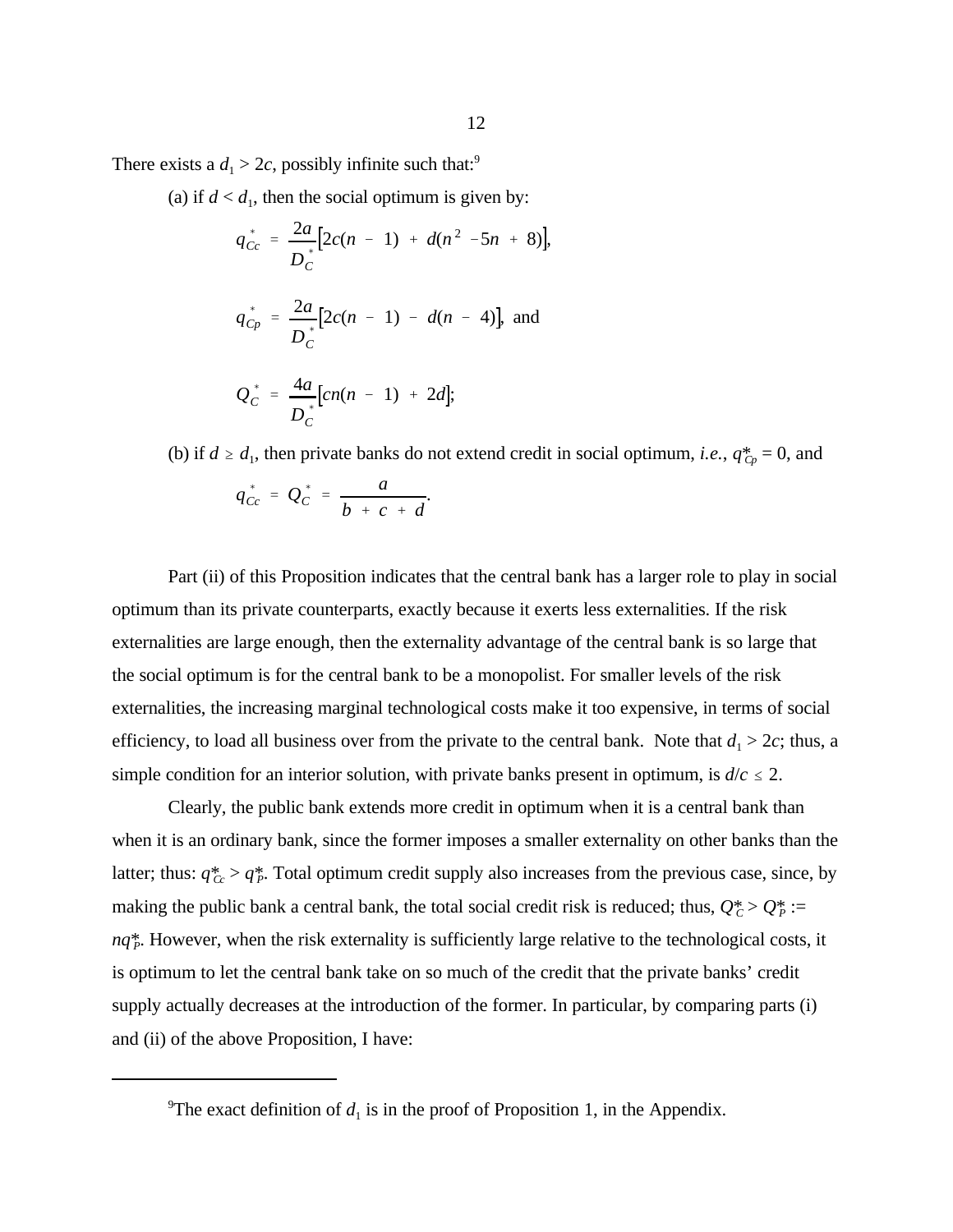*Corollary to Proposition 1:* If

$$
\frac{d}{c} > \frac{2}{3n-8},
$$

then each of the  $(n - 1)$  private banks extends less credit in social optimum if the public bank is a central bank than if it is an ordinary bank, *i.e.*:  $q_{C_p}^* < q_P^*$ .

#### 6. EQUILIBRIUM ANALYSIS

In the analysis of equilibrium, both externality properties and objectives matter. Thus, I must distinguish between all three of the scenarios outlined in Section 4.

#### 6.1. PRIVATE BANKS ONLY

The case when all the banks operating in the interbank market are private highlights some essential features of an intra-day credit market.

*Proposition 2:* Consider the case where *n* identical private banks extend credit on the intra-day credit market.

(i) In equilibrium, each bank supplies

$$
q_P^e = \frac{a}{b(n+1) + c + d(n-1)}.
$$

(ii) Credit is oversupplied (undersupplied) in equilibrium, relative to the social optimum, if:

$$
d>(<)\frac{b}{n-2}.
$$

There are two contrasting forces at play producing this result. First, there is the effect of imperfect competition, leading in isolation to an undersupply of credit. Second, there is the effect of risk externalities (external direct risk and systemic risk, combined), leading in isolation to an oversupply of credit: Although each bank does take into account how it can reduce the effect of other banks' externalities on its own profit, it does not account for the externalities it itself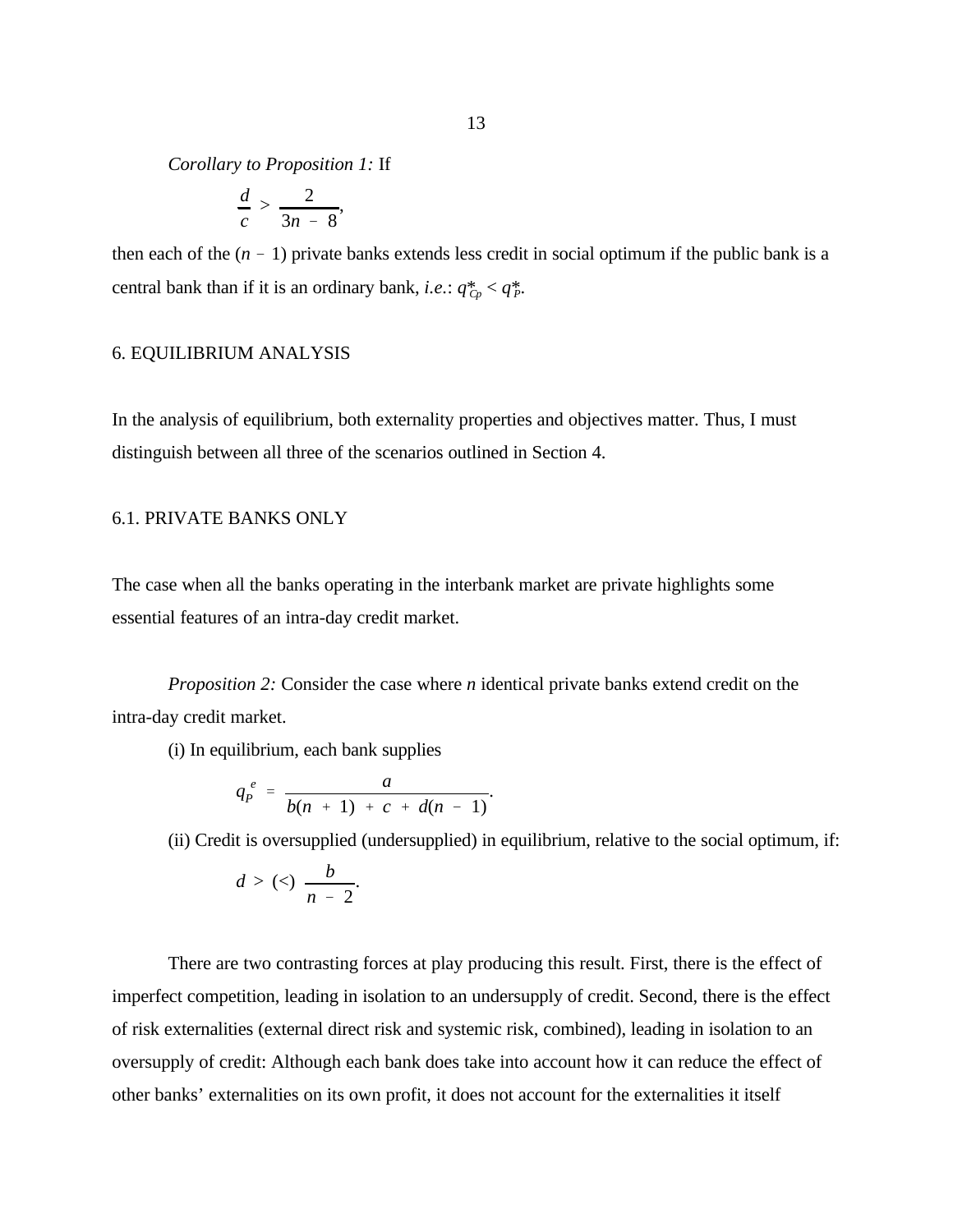imposes on the other banks. An increase in *n*, the number of banks, decreases the downward distortion caused by imperfect competition and increases the upward one caused by the risk externalities. An increase in  $d$  increases the distortion due to risk externalities.<sup>10</sup> Thus, even if there is imperfect competition in the payments market, there is not necessarily an undersupply of credit in this market, due to the risk externalities involved.

#### 6.2. INTRODUCING A PUBLIC BANK

The next scenario has a publicly owned, welfare-maximizing bank pitted against  $(n - 1)$  private ones; thus, the number of banks is kept the same as in the previous subsection. Apart from the ownership status and the difference in the banks' objectives that this entails, the banks are (still) identical.

In cases where private banks, if left alone, would oversupply credit, it becomes relevant for the public firm to reduce total credit supply by supplying less credit than a private bank would. I have the following result:

*Proposition 3:* Let  $q^e_{oo}$ ,  $q^e_{op}$ , and  $Q^e_{o}$  denote the equilibrium amount of credit offered by the public bank, a private bank, and in total, respectively, in the case of  $(n - 1)$  identical private banks and one publicly owned, welfare-maximizing bank. Define:

$$
D_0 := n^2(b+d)(c-d) + (n-1)[(b-c+2d)^2 + c(2b+d)] + b(5c+2d),
$$

and assume  $d < c$ .

$$
(i)(a) If
$$

$$
d < \min\biggl[c, \frac{(b + c)(n - 1)}{n(n - 2)}\biggr],
$$

then, in equilibrium, each private bank lends

 $^{10}$ As indicated in the Introduction, the observation that a monopoly or an oligopoly with negative externalities may overproduce relative to the social optimum is well known from other contexts, such as pollution. Häckner and Nyberg (1996), like I do, discuss an oligopoly with negative externalities between firms. In their model, however, the negative externality works through the demand side, while here, it works through costs.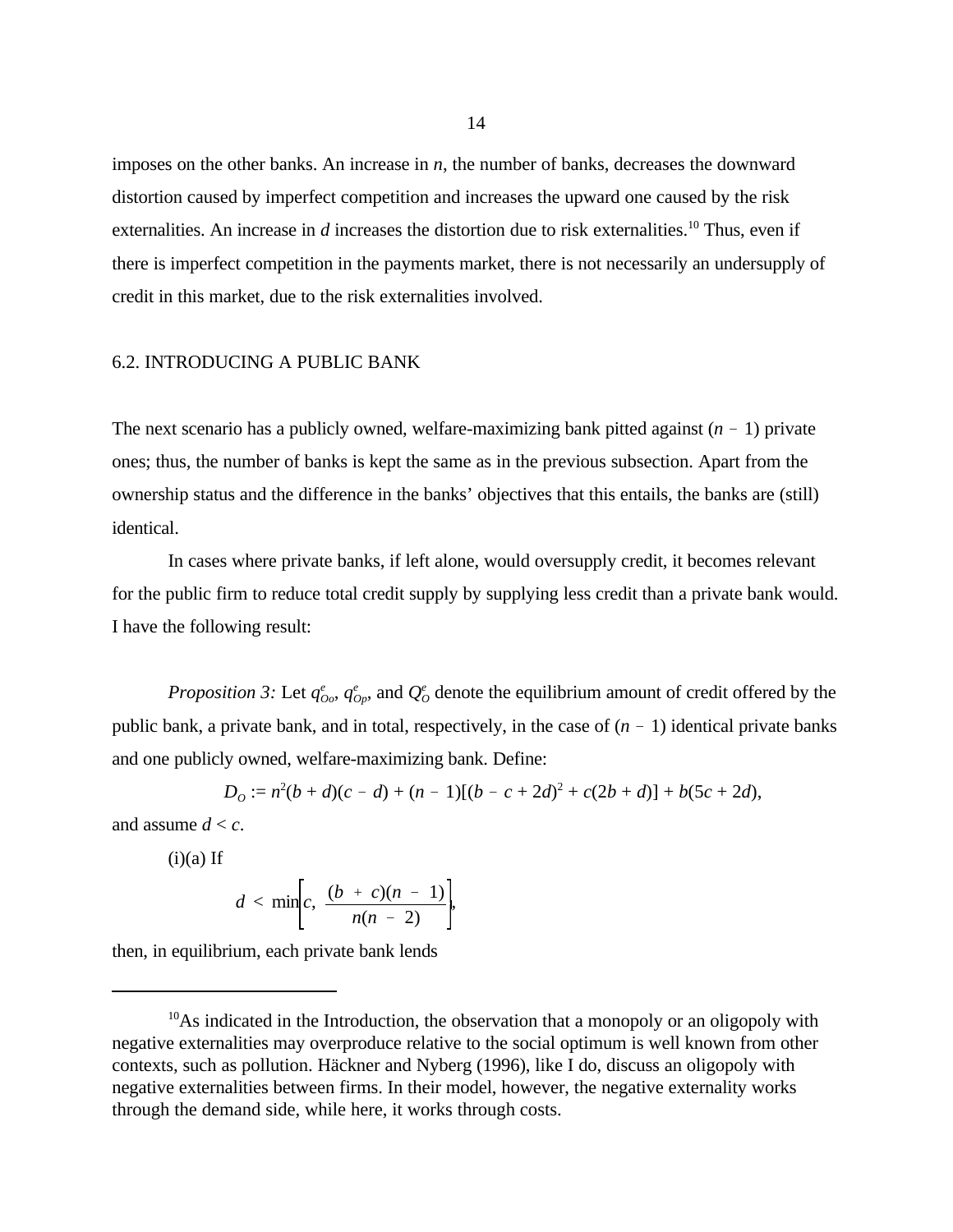$$
q_{Op}^e = \frac{a}{D_o} [c(n-1) + d],
$$

the public bank lends

$$
q_{00}^e = \frac{a}{D_0} [(b + c)(n - 1) - dn(n - 2)],
$$

and total credit supply equals

$$
Q_o^e = \frac{a}{D_o} [(b + c)(n - 1) + (c - d)(n - 1)^2 + dn].
$$

(b) If

$$
\frac{(b + c)(n - 1)}{n(n - 2)} \leq d \leq c,
$$

then, in equilibrium, each private bank lends

$$
q_{Op}^e = \frac{a}{bn + c + d(n-2)},
$$

the public bank is inactive,

$$
q_{Oo}^e=0,\quad
$$

and total credit supply equals

$$
Q_o^e = \frac{a(n-1)}{bn + c + d(n-2)}.
$$

(ii) There exists a  $d_2 > 0$  such that, in equilibrium, credit is oversupplied (undersupplied) relative to the social optimum if: $11$ 

$$
d > (<) \min \biggl\{ d_2, \frac{(b + c)(n - 1)}{n(n - 2)} \biggr\}
$$

Although the public bank does obtain a reduction in total credit by reducing its own credit supply, the merit of such a policy is lessened by the other banks stealing part of its business. The latter effect may override the former, so that the public bank supplies a positive amount of credit even if there is an oversupply in total; this occurs if

<sup>&</sup>lt;sup>11</sup>The exact definition of  $d_2$  is in the proof of Proposition 3, in the Appendix.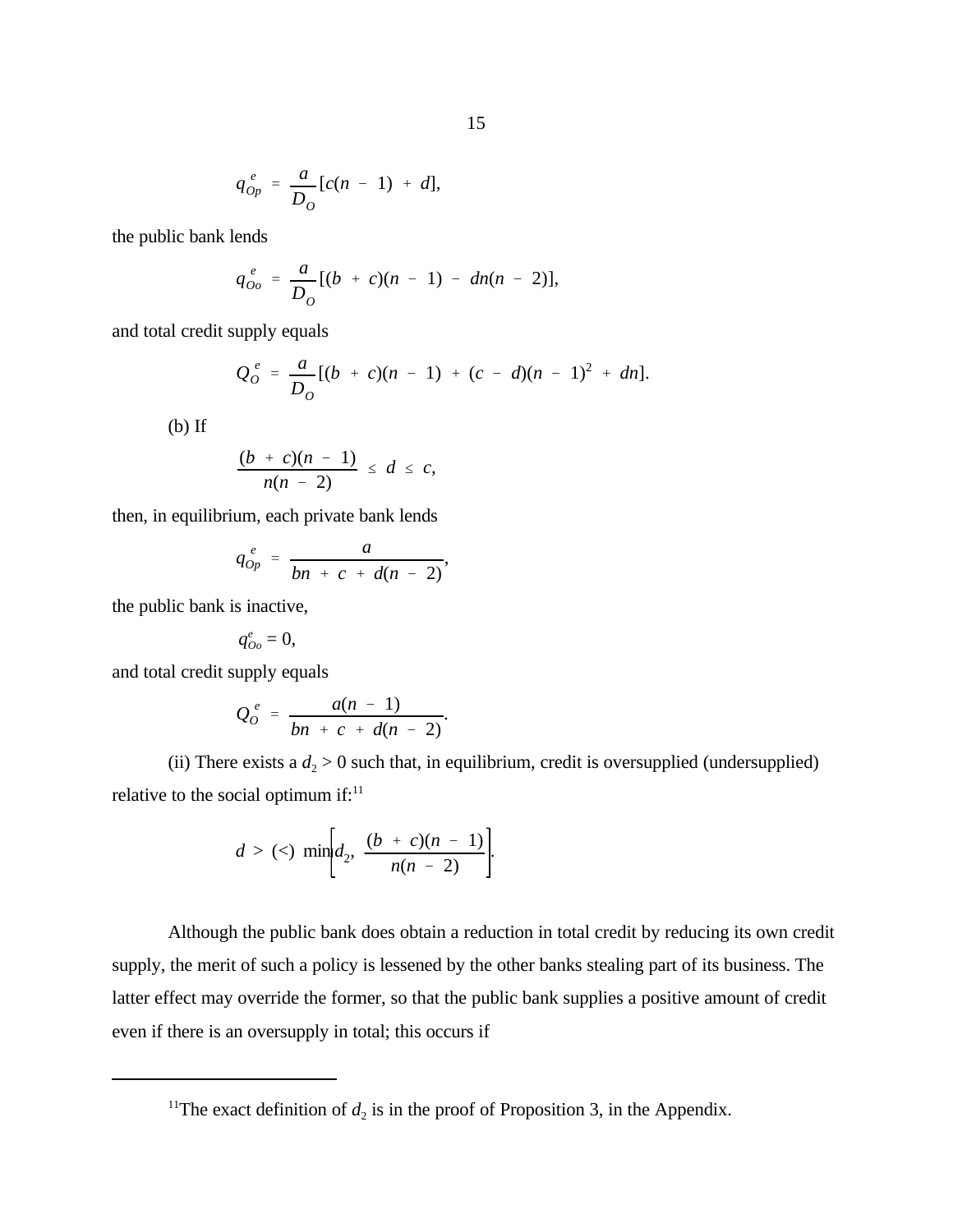$$
d \in \left(d_2, \min\left[c, \frac{(b + c)(n - 1)}{n(n - 2)}\right]\right),\,
$$

In particular, the higher the technological costs, *c*, are, the more expensive it is, on the margin, to shift the extension of credit from the public bank over to the private banks.

For sufficiently high risk externalities, though, the public bank does get more concerned with the latter than with the oligopoly problem, and extends less credit than what each of its private banks does. Comparing expressions in Proposition 3 above, I have:<sup>12</sup>

*Corollary to Proposition 3:* In the case of  $(n - 1)$  identical private banks and one publicly owned, welfare-maximizing bank, the public bank extends a larger (smaller) amount of credit in equilibrium than a private bank if:

$$
d < (>)\frac{b}{n-1}.
$$

#### 6.3. WHEN THE PUBLIC BANK IS ALSO THE CENTRAL BANK

I turn, finally, to the case where the public bank not only is a welfare-maximizer but also is the central bank and as such is not able to become illiquid. While this creates an asymmetry among the banks, with the central bank exerting less externalities on other banks than any of the private banks does, the central bank may still suffer from a lack of instruments in this case: If risk externalities are high and a reduction in credit is called for, the central bank may end up with a lower activity level than its private counterpart, despite its superior externality properties. I have:

*Proposition 4:* Let  $q_{cc}^e$ ,  $q_{C_p}^e$ , and  $Q_c^e$  denote the equilibrium amount of credit offered by the central bank, a private bank, and in total, respectively, in the case with  $(n - 1)$  private banks and one central bank. Define:

 $12$ Another analysis of a publicly owned firm in a non-cooperative game with externalities is provided by Poyago-Theotoky (1998), discussing an R&D game with spill-overs, *i.e.*, a case of positive externalities. She does not consider the case of asymmetric externalities, as I do below.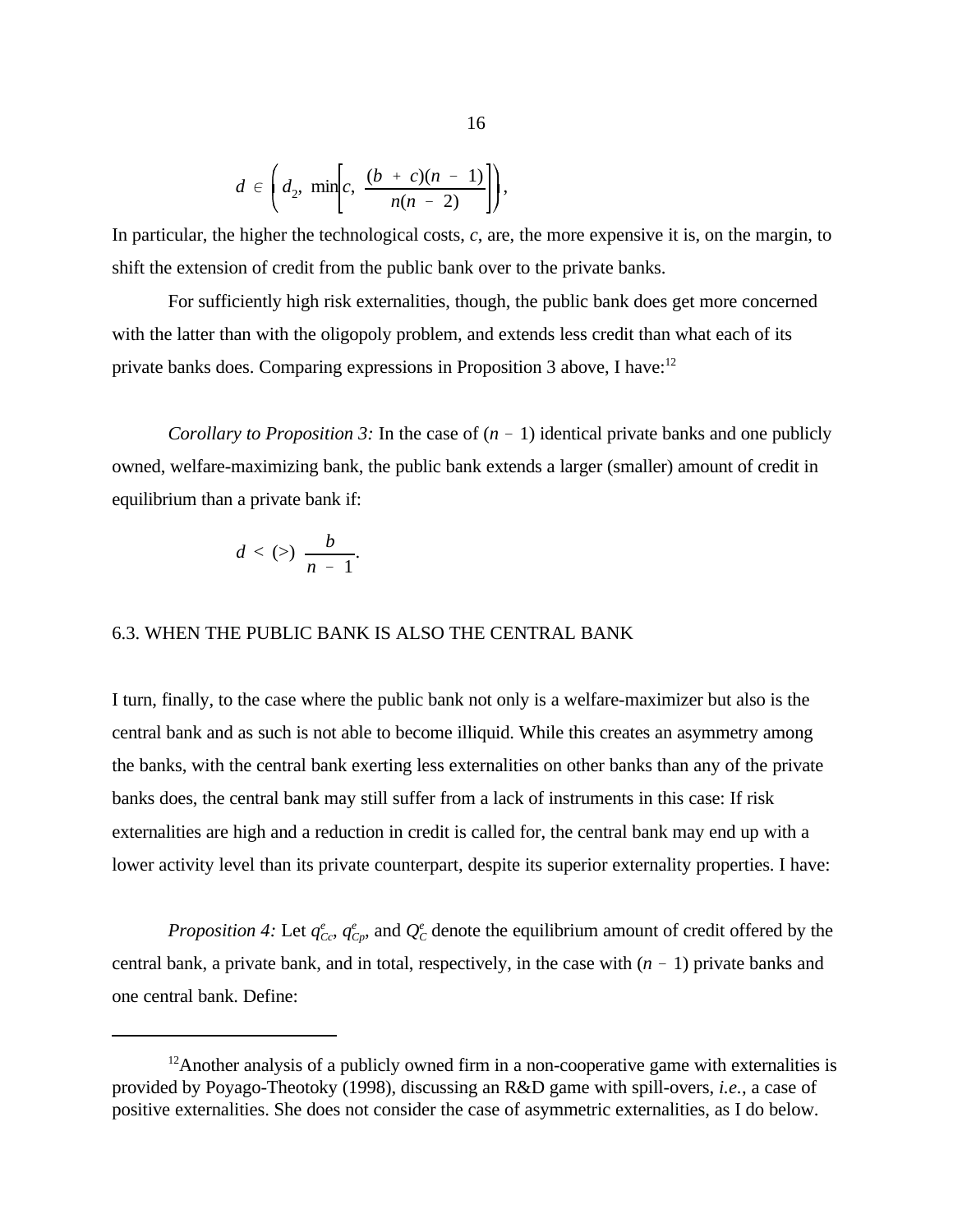$$
D_C^e := 4(n-1)[b^2 + c^2 + bc(n+1) + cd(n-1)] + d[4b(2n-1) + 4c + dn^2].
$$
  
(i) (a) If  

$$
d < \frac{2(b+c)(n-1)}{2m},
$$

then, in equilibrium, each private bank lends

$$
q_{Cp}^{\ e} = \frac{2a}{D_c^{\ e}} [2c(n-1) + dn],
$$

 $n(n - 3)$ 

the central bank lends

$$
q_{Cc}^e = \frac{2a}{D_c^e} [2(b + c)(n - 1) - dn(n - 3)],
$$

and total credit supply equals

$$
Q_c^e = \frac{4a}{D_c^e} [(b + cn)(n - 1) + dn].
$$

 $(b)$  If

$$
d \geq \frac{2(b + c)(n - 1)}{n(n - 3)},
$$

then, in equilibrium, the central bank is inactive and the outcome is the same as the one reported in Proposition 3(i)(b).

(ii) In the case where, in equilibrium, both the central bank and the private banks are active, *i.e.* where the condition in (i)(a) holds, credit is oversupplied in equilibrium, relative to the social optimum, if and only if, in addition to the above condition,

$$
\left[\sqrt{\alpha^2 + 8bcn(n-2)} - \alpha\right] \frac{n-1}{2n(n-2)} < d < \frac{2c(n-1)}{n-4},
$$

where  $\alpha := b(n - 4) + 2c(n - 1)(n - 2)$ .

Notice in Proposition 4(i) that, contrary to the case of subsection 6.2, when the public bank is a central bank, there is no need for a condition to ensure equilibrium stability. The reason is that equilibrium non-stability is related to conflicts of interests among the firms in the market. This conflict is most striking in the case of one bank being welfare-maximizing but otherwise identical to the other banks (subsection 6.2). When the welfare-maximizing bank, in addition,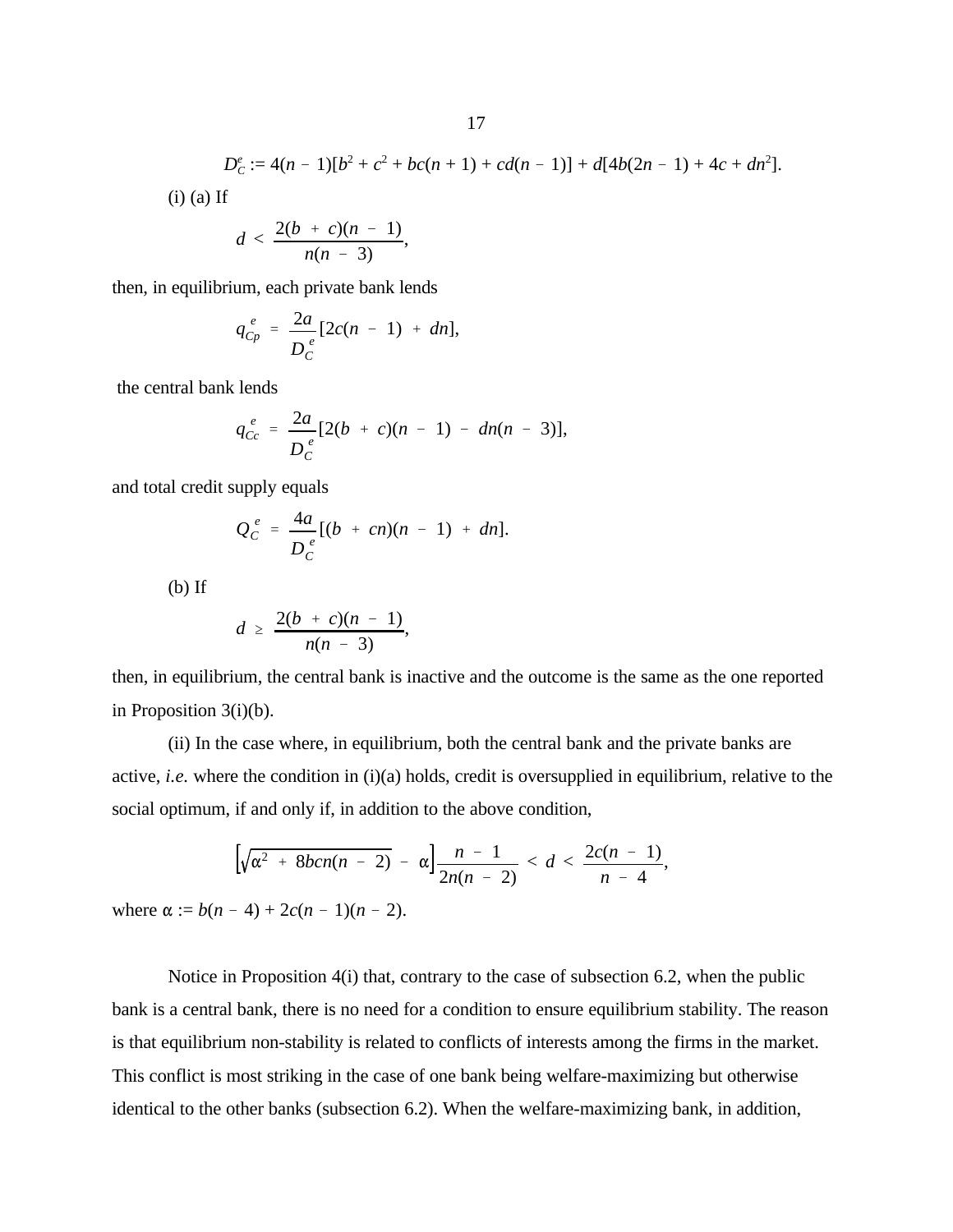exerts less risk externalities from its lending activities than the other banks (this subsection), the conflict is reduced, since also the private banks benefit in part from the central bank having a large share of the market.

Comparing Proposition 4 with Proposition 1(ii), we see how differently an increase in the risk externality parameter *d* affects the first-best optimum and the mixed-oligopoly equilibrium. In optimum, an increase in the systemic risk implies the central bank taking on a larger share of the market. In equilibrium, instead, the central bank has to reduce its activities in order to correct for the oversupply from the private banks. In fact, in the extreme case of

$$
d > \max\biggl\{d_1, \frac{2(b + c)(n - 1)}{n(n - 3)}\biggr\},\,
$$

the first best calls for the central bank to be the only bank in the market, while in equilibrium, the central bank is, quite to the contrary, the only bank that is inactive. More generally, I can compare expressions in Proposition 4(i) to obtain:

*Corollary to Proposition 4:* In equilibrium, the central bank extends a smaller (larger) amount of credit in equilibrium than a private bank if:

$$
d > (<) \frac{2b(n-1)}{n(n-2)}.
$$

This Corollary addresses the question asked earlier, in the presentation of the risk externalities in Section 2: Will the central bank extend more or less credit than the private banks? It has incentives to extend more credit because its credit activities constitute less social risk than that of the others, and because of the traditional oligopoly undersupply effect. The former of these is strong when there are many private banks, while the latter is strong when there are few of them. But it also has incentives to extend less credit in order to correct for the risk externalities emanating from the private banks' credit activities. When the risk is large enough, this latter effect will surely dominate and the central bank, despite its lower externalities, ends up with a lower activity level than the others. An ordinary public bank, on the other hand, is less likely to end up with a higher quantity than the private banks, since it does not have an externality advantage over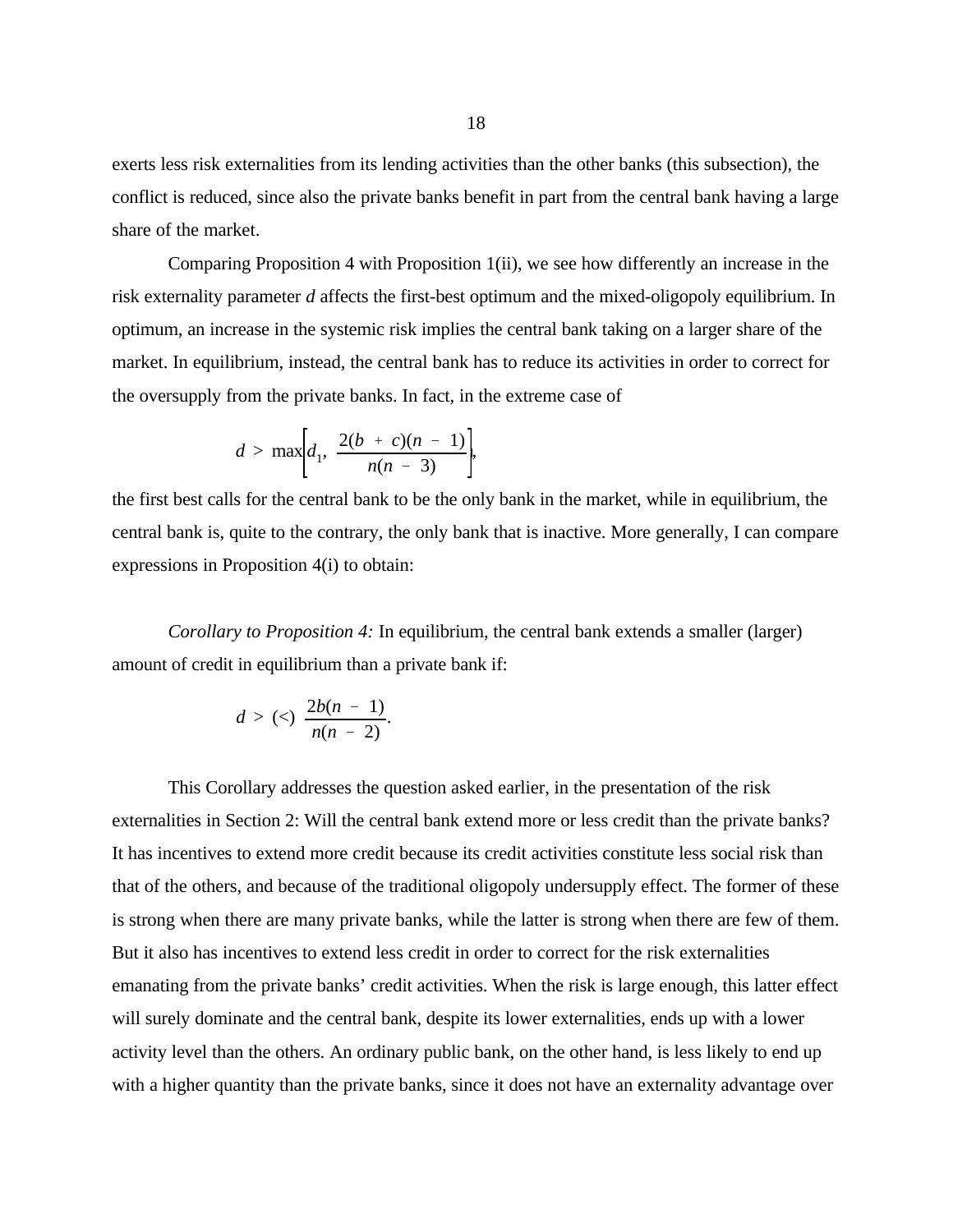them as the central bank does. By comparing expressions in Propositions 3 and 4, I find:<sup>13</sup>

*Proposition 5:* Suppose *d* < *c*.

 $(i)$  If

$$
\frac{b}{n-1}
$$

then, in equilibrium, the public bank is larger than the private banks when it is also the central bank, but smaller than them when it is an ordinary bank.

(ii) If

$$
\frac{(b + c)(n - 1)}{n(n - 2)} < d < \min\left[\frac{2(b + c)(n - 1)}{n(n - 3)}, c\right],
$$

then the publicly owned bank is active in equilibrium if it is also a central bank but not if it is an ordinary bank.

Proposition 5 indicates that a central bank has a larger role to play in this game than an ordinary, publicly owned bank has, not only in the first-best optimum, but also in the second-best equilibrium: In general, a central bank extends more credit than an ordinary public bank. And more particularly, there are cases where an ordinary public bank would choose not to operate in order to counteract an oversupply by the private banks, but where the beneficial externality properties of a central bank would make room for its active participation. This difference comes about partly because there are less overall externalities when one of the banks is a central bank, which calls for increased total credit, and partly because the central bank's credit is particularly beneficial for welfare. The change in private banks' behavior as we move from a regime with an ordinary public bank to one with a central bank is caused by the banks' quantities being strategic substitutes, in the sense of Bulow *et al.* (1985): If the public bank expands its output, then the private banks contract theirs, and vice versa.

<sup>&</sup>lt;sup>13</sup>The restriction  $d < c$ , although not applied in Proposition 4, is made here in order to compare the results there with those of Proposition 3, where this restriction is imposed to ensure equilibrium stability.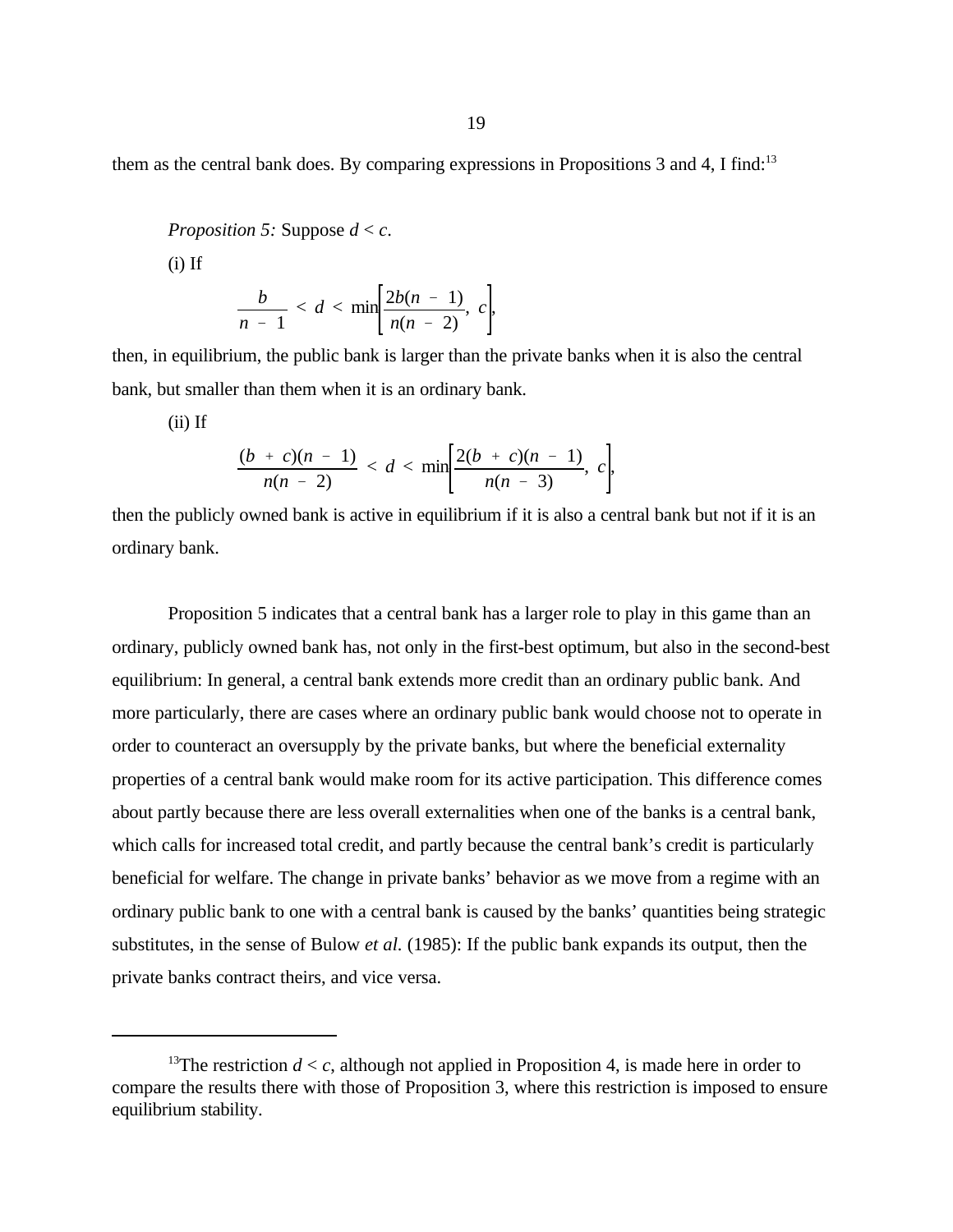However, the way the private banks and the public bank react to an increase differs between the two cases of an ordinary public bank and a central bank. Because the introduction of the central bank into the market reduces the systemic risk, the private banks react to an increase in risk in a much more aggressive way than in the case when the public bank share their risk properties. Actually, this amounts to an overreaction on the part of the private banks. Alternatively, compared to its private counterparts, the central bank, with its benign risk externalities, chooses to hold on to its extension of credit, as the risk increases, to a much larger extent than if it were an ordinary bank. The decrease in externalities caused by the introduction of the central bank is asymmetric, which calls for a decrease in private banks' credit in social optimum, a decrease which is too hard to implement for a central bank with only one instrument, as in my model, *viz*. its own credit activity. The outcome is that, even though the case of a central bank has less risk externalities overall and therefore the social optimum calls for a higher level of total credit than in the case of an ordinary public bank, an oversupply of equilibrium credit may occur with the central bank, even in cases where, with an ordinary public bank, there would be an undersupply of credit in equilibrium. $14, 15$ 

#### 7. CONCLUDING REMARKS

This paper, contrary to most of the existing literature on the payments system, suggests that considering a large-value payment system as an interbank credit oligopoly is a worthwhile exercise and presents an analysis of strategic interaction in such a market. Particular emphasis is

 $14$ In particular, if

$$
\left[\sqrt{\alpha^2 + 8bcn(n-2)} - \alpha\right] \frac{n-1}{2n(n-2)} < d < \min\left[d_2, c, \frac{(b+c)(n-1)}{n(n-2)}\right],
$$

then there is undersupply in equilibrium if the public bank is an ordinary bank but oversupply of credit in equilibrium if it is the central bank.

<sup>15</sup>Note that Proposition  $4(ii)$ , on the over-versus undersupply of credit in equilibrium compared to the first-best, only covers the case where the central bank is active in equilibrium. For levels of *d* so high that only private banks prevail in equilibrium, the picture is more complicated and results less instructive and thus not reported here.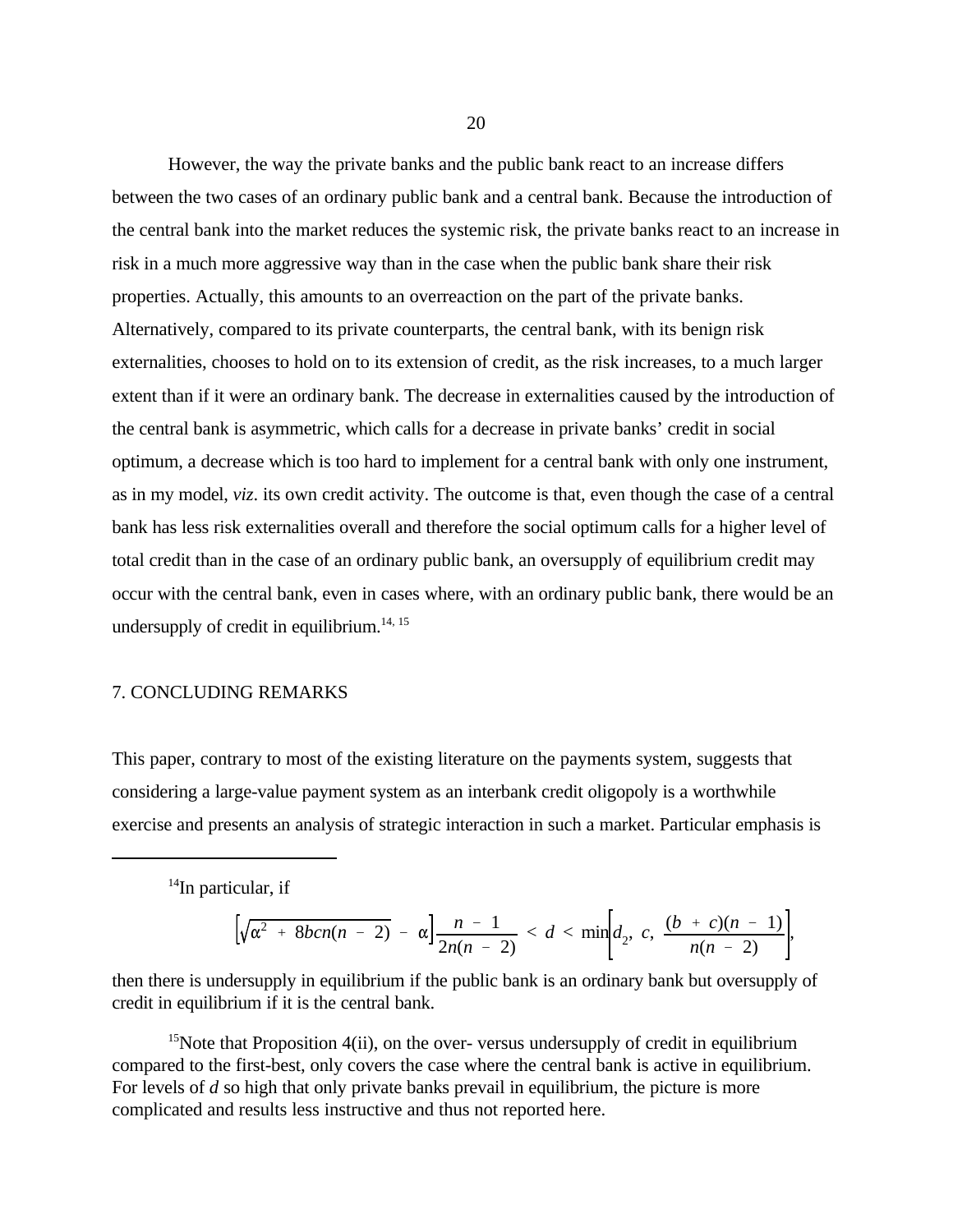put on how a central bank, with more benign objectives *and* externalities than other banks, performs in the equilibrium of such an oligopoly. Thus, the analysis may also, more generally, have a bearing on the understanding of the performance of publicly owned firms in this kind of mixed oligopolies: The present analysis shows how the market equilibrium is affected by introducing a public firm that is not only a welfare maximizer but whose production carries a lower social cost than that of the private firms in the market.

An analysis of the payments system limited in scope to the social optimum would conclude that the central bank ought to engage heavily as a regular participant in the interbank credit market. The present analysis shows the importance of performing an equilibrium analysis as well: For sufficiently high risk externalities and an inability, on the part of the central bank, to instruct each private bank its extension of credit, the correct thing for the central bank to do is to stay out and stick to the role as supervisor and coordinator.

The analysis presented here *is* limited, though, in claiming that the central bank is a welfare-maximizer. Although this seems a natural position to take on present-day central banks, accounts from history indicate that central banking may be profitable in some circumstances; see, *e.g.*, the discussion in Rolnick, *et al.* (1998a, 1998b). A possible extension of the research report here could, therefore, be to the case where the central bank keeps its superior externality properties but where, in contrast to the present analysis, it otherwise is a private bank with the objective of maximizing profit.

The modeling of institutional details is, quite deliberately, kept to a minimum in this work. Among the aspects that should be introduced into the formal analysis in future work is the role of the central bank as both an active participant in the market and a regulatory body. It would also be fruitful to go beyond the present modeling of credit risk as a cost parameter and instead model more explicitly the lack of information among banks about each other. And finally, one may extend the present analysis to a dynamic model of interbank credit over the course of the day, for example along the lines of Angelini (1998).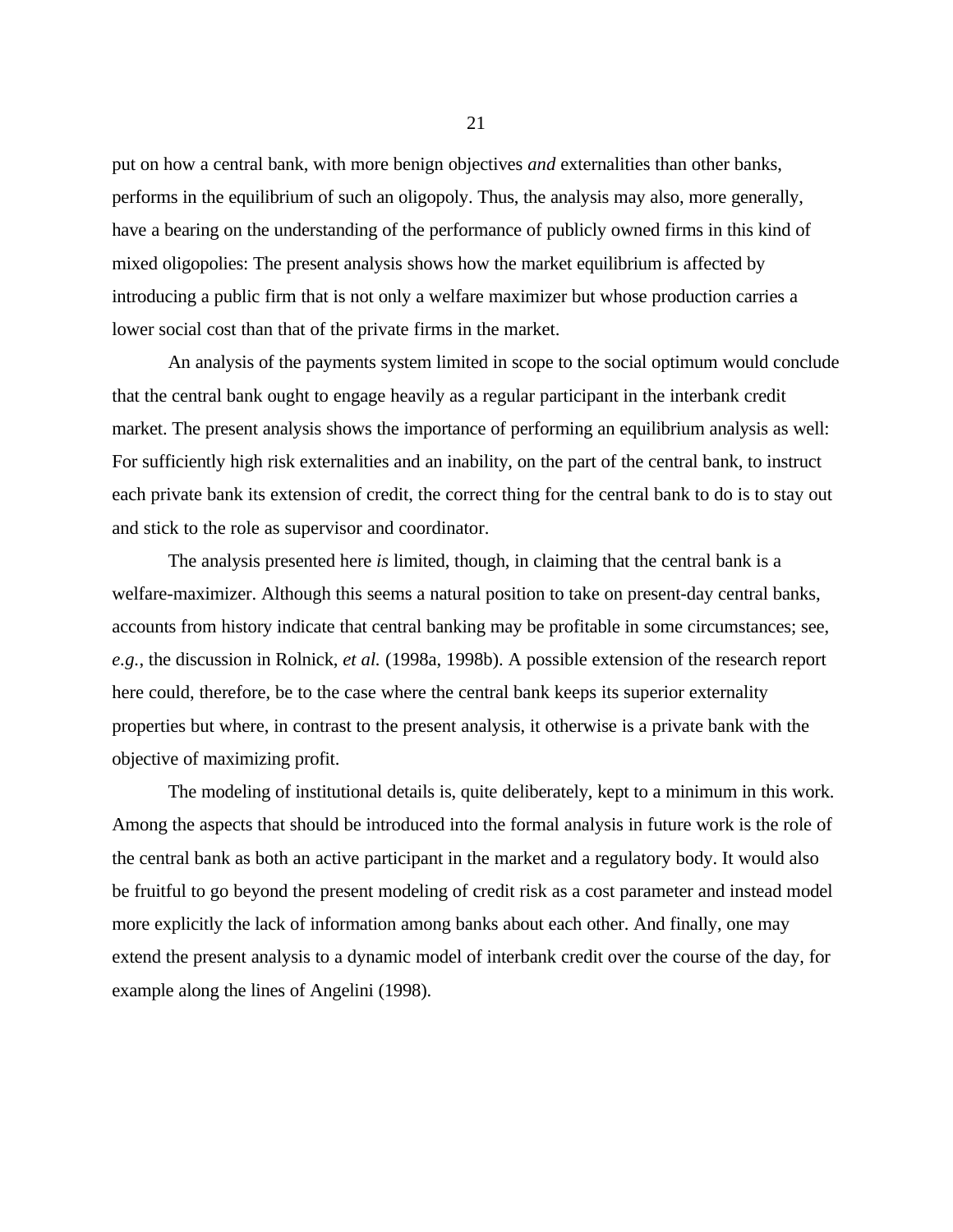#### APPENDIX

This Appendix contains all proofs that are not given in the text.

*Proof of Proposition 1:*(i) From the welfare expression in Section 3, I get the first-order condition for bank *i*'s optimum amount of credit:

$$
\frac{dW}{dq_i} = a - b \left( \sum_{j \in N} q_j \right) - cq_i - dq_i - 2d \frac{n-2}{n-1} \left( \sum_{\substack{j \in N \\ j \neq i}} q_j \right) = 0.
$$

By symmetry,  $q_i = Q/n$ , for each *i*. Thus, the above equation reduces to:

$$
a - bnq - cq - d(2n - 3) = 0,
$$

from which I obtain the expression for  $q_P^*$ .

(ii) The relevant welfare expression in this case is  $W<sup>c</sup>$  in Section 4. Because of the symmetry of the private banks, the first-order condition for a social optimum with respect to the central bank's credit quantity is:

$$
a - b[q_c + (n-1)q_p] - cq_c - dq_c - d(n-2)q_p - \frac{d}{2}(n-2)q_p, \qquad (A1)
$$

.

while the first-order condition with respect to each private bank's quantity is:

$$
a - b[q_c + (n-1)q_p] - cq_p - dq_p - d\frac{n-2}{n-1}[q_c + 2(n-2)q_p] - \frac{d n-2}{2n-1}q_c
$$

Supposing an interior solution, I can now solve the following system of first-order conditions to find welfare maximum:

$$
\begin{pmatrix} (b + c + d) & \left[ b(n - 1) + \frac{3(n - 2)}{2}d \right] \\ \left( b + \frac{3(n - 2)}{2(n - 1)}d \right) & \left[ b(n - 1) + c + \frac{2n^2 - 7n + 7}{n - 1}d \right] \end{pmatrix} \begin{pmatrix} q_{C_0} \\ q_{C_p} \end{pmatrix} = \begin{pmatrix} a \\ a \end{pmatrix},
$$

where the first (second) equation is the first-order condition with respect to the quantity of the central bank,  $q_{c}$  (the quantity of a private bank,  $q_{c}$ ). The solution is the one outlined in part (ii)(a) of the Proposition. The determinant of the coefficient matrix is  $D_{\mathcal{C}}^*$ , given in the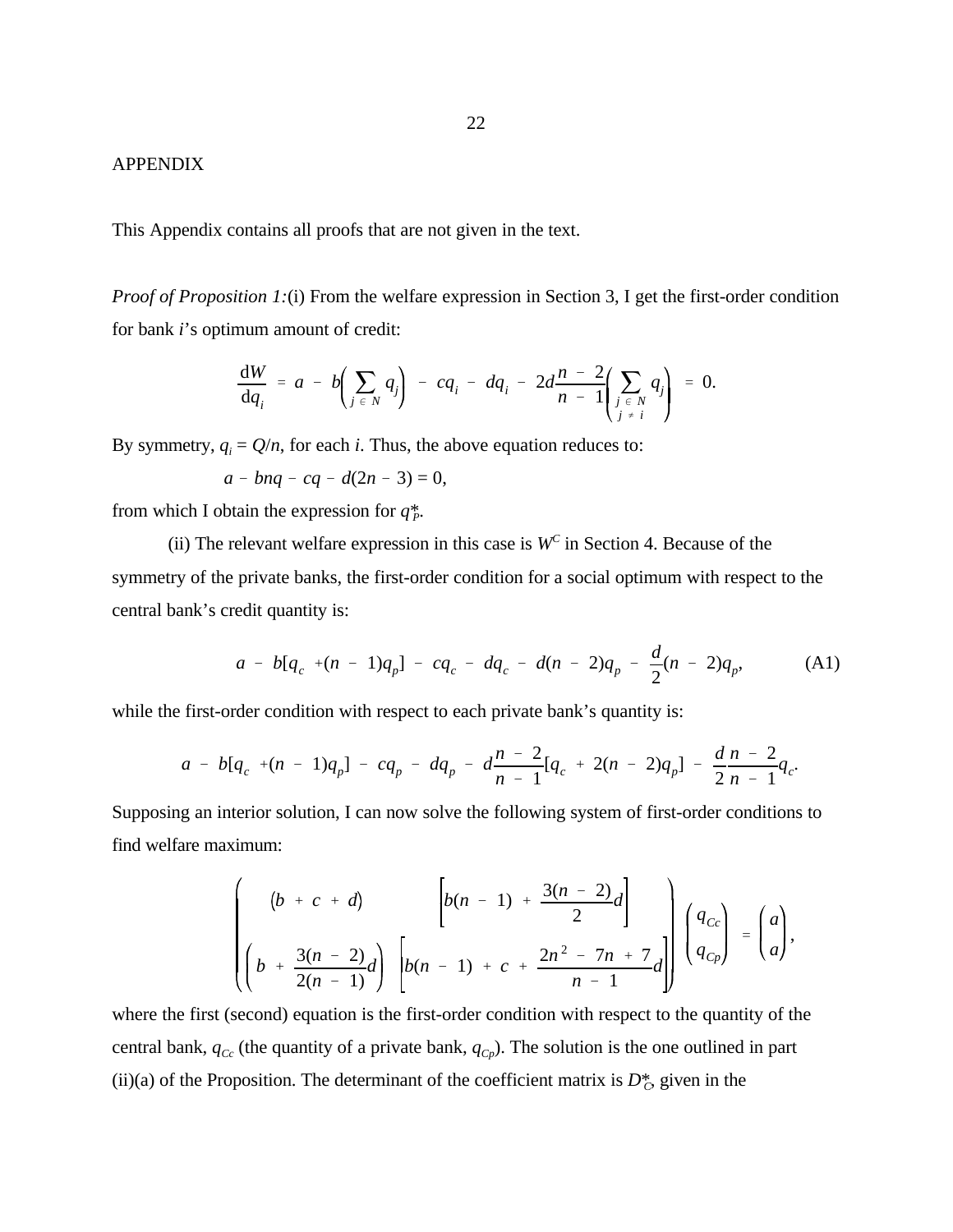Proposition. Second-order conditions for an optimum require that  $D_C^* > 0$ , which holds if  $3 \le n \le n$ 6 or, for  $n \ge 7$ , if

$$
d \leq \frac{2[\tau + \sqrt{\tau^2 + c(bn + c)(n - 1)(n^2 - 8n + 8)}]}{n^2 - 8n + 8},
$$
 (A2)

where  $\tau := 2[b + c(n^2 - 3n + 3)]$ . In addition, an interior solution requires that quantities be nonnegative. Together, these two conditions imply the single condition  $d < d_1$ , where:

$$
d_1 = \min\left[\frac{2\left[\tau + \sqrt{\tau^2 + c(bn + c)(n - 1)(n^2 - 8n + 8)}\right]}{n^2 - 8n + 8}, \frac{2c(n - 1)}{n - 4}\right], \text{ if } n \ge 7
$$
  

$$
d_1 = \frac{2c(n - 1)}{n - 4}, \text{ if } 5 \le n \le 6, \text{ and}
$$
  

$$
d_1 = \infty, \text{ if } 3 \le n \le 4.
$$

When  $D_C^* \leq 0$ , which can only occur if  $n \geq 7$ , optimum is one of two possible corner solutions: either the central bank alone and  $q_{C_p} = 0$ ; or  $(n - 1)$  private banks and  $q_{C_c} = 0$ . Comparing the welfare levels obtainable in each of these two cases, the former case is found to be preferred to the latter if  $d \ge c(n-2)/(n-4)$ , a condition which is implied by  $D_c^* \le 0$ . Thus, when the solution is not interior, social optimum is the central bank alone. Finally, note that, clearly,  $d_1 > 2c$  if the right-hand side of (A2) is. This expression is decreasing in *n*, and as *n* goes to infinity, it goes to

$$
2[2c + \sqrt{4c^2 + bc}] > 8c.
$$

Thus,  $d_1 > 2c$ . *QED*.

*Proof of Proposition 2:* From the profit expression in Section 3, I get each bank's firstorder condition:

$$
\frac{d\pi_i}{dq_i} = a - b \left( \sum_{j \in N} q_j \right) - b q_i - c q_i - d q_i - d \frac{n-2}{n-1} \left( \sum_{\substack{j \in N \\ j \neq i}} q_j \right) = 0.
$$

Again, by symmetry, all *q*s are the same and equal to *Q*/*n*. Thus, I write the first-order condition as:

$$
a - b(n + 1)q - cq - d(n - 1) = 0,
$$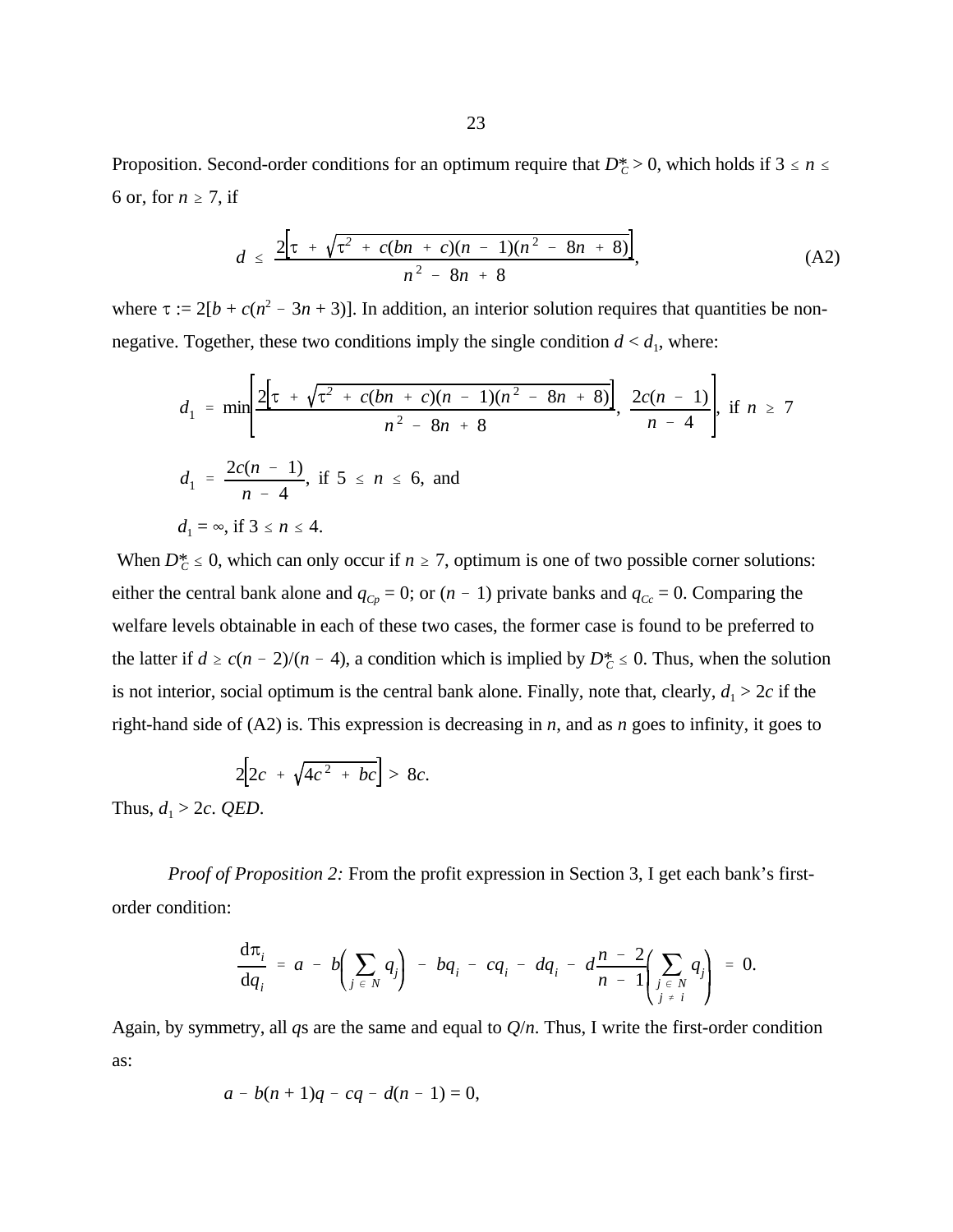and I obtain the expression for  $q_P^e$  in part (ii). Comparing this expression with the one for social optimum in Proposition 1(i), the condition for equilibrium oversupply,  $q_P^e > q_P^*$ , is obtained. *QED*.

*Proof of Proposition 3:* (i) (a) Each private bank maximizes its payoff with respect to own credit, while the public bank maximizes welfare with respect to its credit. Thus, following the proof of Proposition 1(i), and since the  $(n - 1)$  private banks are symmetric, I can write the welfare-maximizing public bank's first-order condition as:

$$
a - b[(n-1)q_p + q_o] - cq_o - dq_o - 2d(n-2)q_p = 0
$$

Similarly, I can write each private bank's first-order condition as:

$$
a - b[(n - 1)q_p + q_o] - bq_p - cq_p - dq_p - d\frac{n - 2}{n - 1}[(n - 2)q_p + q_o] = 0
$$

The two equations can be combined into the following system:

$$
\left(\left(b + \frac{d(n-2)}{n-1}\right) \left(bn + c + \frac{d(n-2)^2}{n-1}\right)\right)\left(\frac{q_{oo}}{q_{op}}\right) = \begin{pmatrix} a \\ a \end{pmatrix},
$$
  
(b + c + d) 
$$
\left[b(n-1) + 2d(n-2)\right]\left(\frac{q_{op}}{q_{op}}\right)
$$

where the first (second) equation is the first-order condition of a private (the public) bank. Equilibrium stability requires  $D<sub>O</sub> > 0$  [see Dixit (1986)], which is met here under the maintained assumption  $d \leq c$ . The solution to the equation system is given in the Proposition, and it holds if all the *q*s are non-negative; the condition for this is the one given. The quantity of total credit equals  $q_{00}^e + (n-1)q_{0p}^e$ .

(b) The optimum amount of credit for the public bank is now zero. Taking this into account in the first-order condition of a private bank, the expression in the Proposition is obtained. The quantity of total credit equals  $(n - 1)q_{0}^e$ .

(ii) First, I check the case of part  $(i)(b)$ , supposing

$$
d \geq \frac{(b + c)(n - 1)}{n(n - 2)}.
$$

Comparing  $(n - 1)q_{Op}^e$  with  $nq_{Qo}^*$ , I find that there is oversupply if the weaker condition

$$
d \geq \frac{bn + c}{n^2 - 3n + 2}
$$

holds; the latter condition is weaker because, in the two righthand-side expressions, the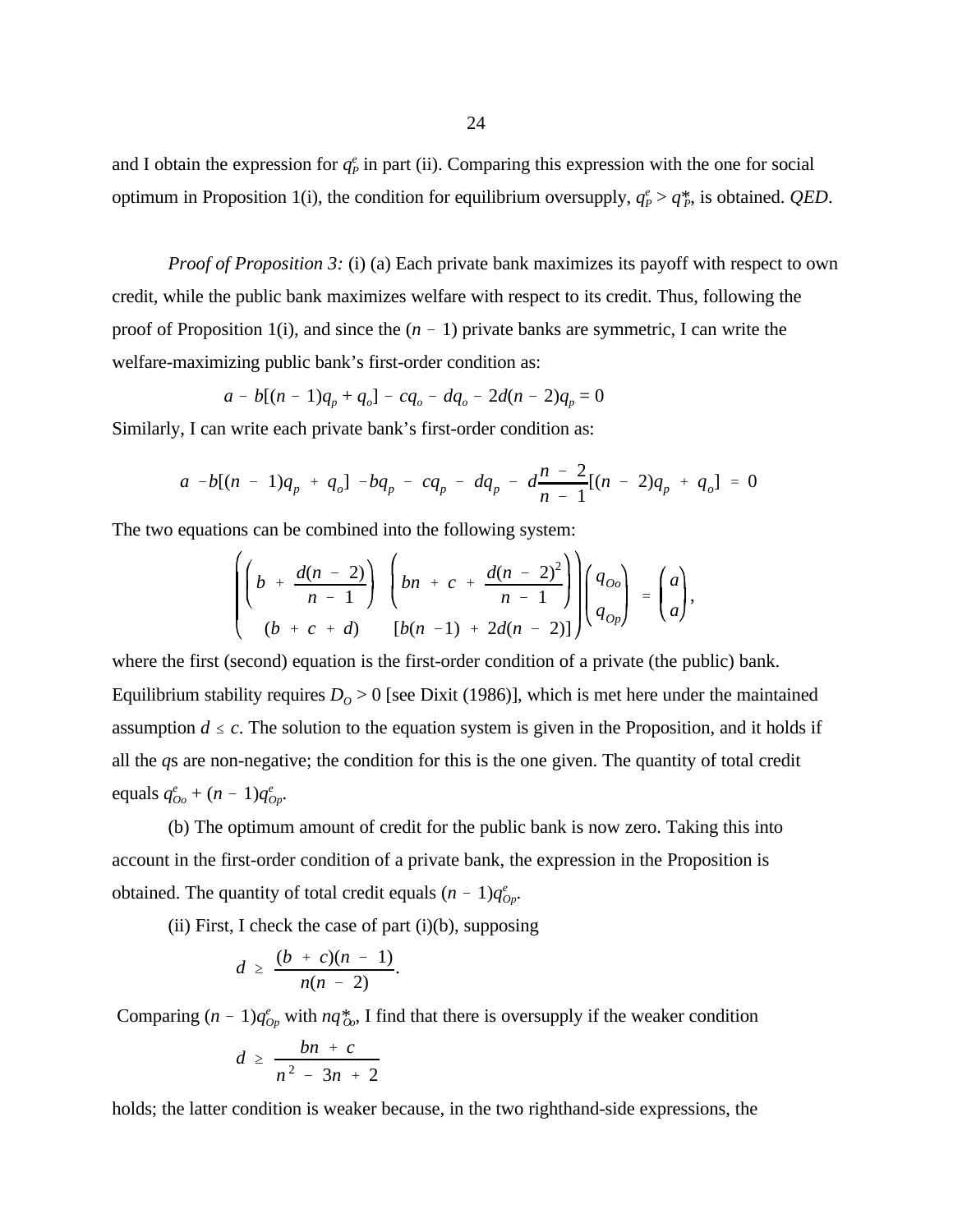denominator of the latter is less than or equal to that of the former (since  $n \geq 3$ ), and its numerator is greater. Thus, there is always oversupply in the case of part (i)(b).

In the case of part  $(i)(a)$ , where

$$
d < \min\left[c, \frac{(b + c)(n - 1)}{n(n - 2)}\right],
$$

I compare  $q_{00}^e + (n-1)q_{0p}^e$  with  $nq_{00}^*$  and find that there is oversupply if and only if  $d > d_2$ , where

$$
d_2 := \frac{\beta + \gamma + \sqrt{\beta^2 + \gamma^2 - 4b(n - 3)(n^2 + 10n + 1)}}{2(n - 1)(n - 3)},
$$

with  $\beta := 2(n-1)^2$  and  $\gamma := b(n-3)$ , is the lower root solving the equation  $q_{oo}^e + (n-1)q_{op}^e =$  $nq_{oo}^*$  with respect to *d*; the higher root does not satisfy the above restriction. *QED*.

*Proof of Proposition 4:* (i) The central bank's first-order condition in part (a) is identical to (A1) above. From a private bank's profit in the case of a central bank,  $\pi_i^C$  in Section 4, each private bank's first-order condition is, by symmetry among the private banks, given by:

$$
a - b[(n - 1)q_p + q_c] - bq_p - cq_p - dq_p - d\frac{(n - 2)^2}{n - 1}q_p - \frac{d n - 2}{2n - 1}q_c = 0.
$$

Supposing non-negative quantities in equilibrium, the equilibrium is thus found by solving the following system:

$$
\left(\begin{array}{cc} (b + c + d) & \left(b(n - 1) + \frac{3}{2}(n - 2)d\right) \\ \left(b + \frac{n - 2}{2(n - 1)}d\right) & \left(bn + c + \frac{n^2 - 3n + 3}{n - 1}d\right) \end{array}\right) \left(\begin{array}{c} q_{C_c} \\ q_{Cp} \end{array}\right) = \left(\begin{array}{c} a \\ a \end{array}\right),
$$

where the first (second) equation is the first-order condition of the central bank,  $q_{\text{c}c}$  (a private bank, *qCp*). The resulting outcome is the one outlined. Quantities are non-negative if the numerator of  $q_{\text{cc}}^e$  is, which gives rise to the condition distinguishing parts (i)(a) and (b).

In order to show part (ii), given the supposition that both the equilibrium outcome is interior, I first compare the total equilibrium supply of part (i)(a) with the optimum total supply in Proposition  $1(ii)(a)$ , which covers the subcase where the social optimum is interior, too. This comparison shows that there is oversupply in this case if and only if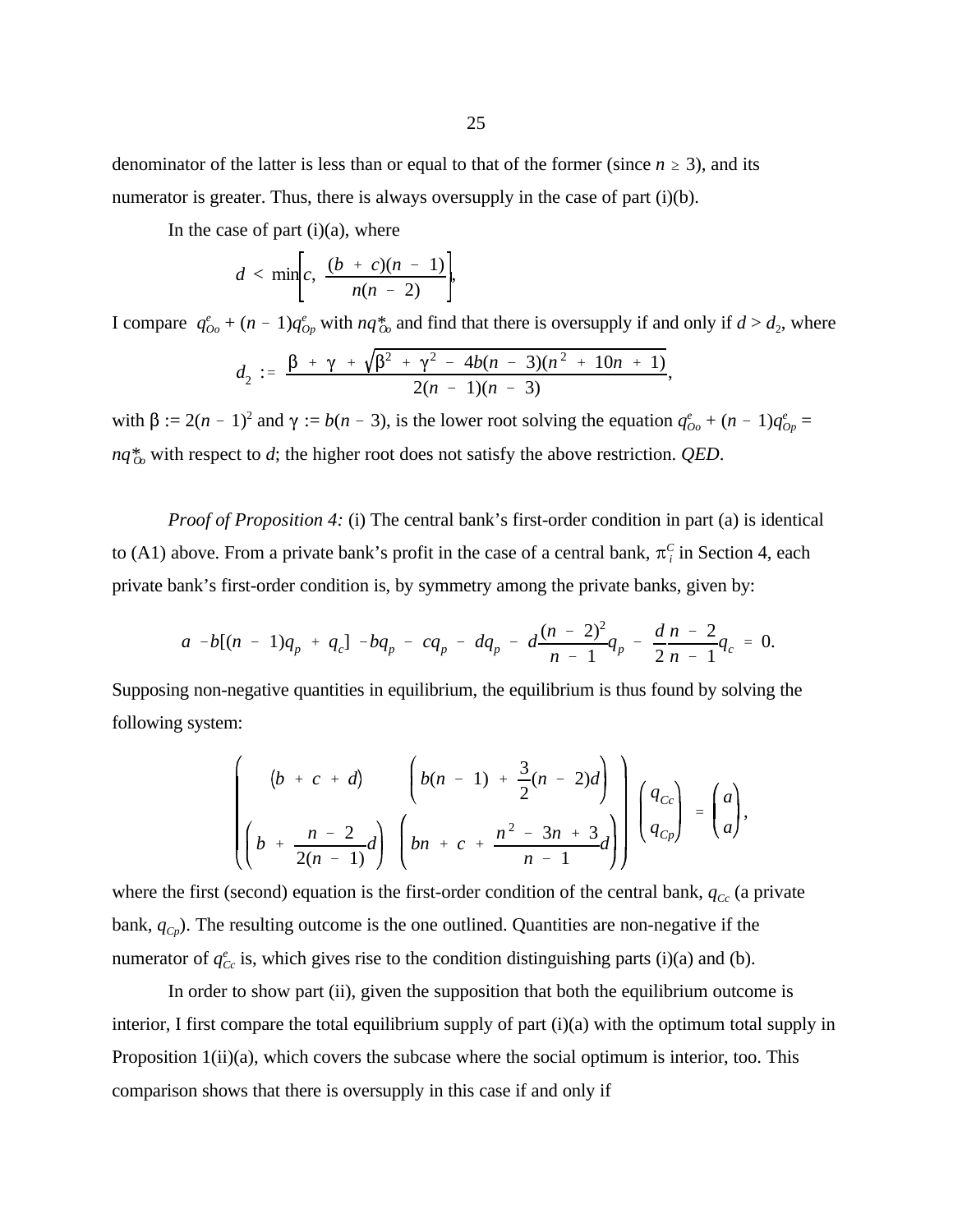$$
\left[\sqrt{\alpha^2 + 8bcn(n-2)} - \alpha\right] \frac{n-1}{2n(n-2)} < d < \frac{2c(n-1)}{n-4},
$$

where  $\alpha$  is defined in the Proposition. The second inequality is always satisfied when social optimum is interior, by Proposition 1(ii) and the definition of  $d_1$  in the proof of the latter. Secondly, I compare the total equilibrium supply of part (i)(a) with the optimum supply in Proposition 1(ii)(b), for the subcase when the optimum is for the central bank to be alone. This comparison shows that there is oversupply in this case if and only if

$$
d < \frac{2c(n-1)}{n-4}.
$$

Combining the two cases, we find that the former condition holds in both subcases, thus proving the statement in the Proposition. *QED*.

#### **REFERENCES**

- Angelini, P. (1998), "An Analysis of Competitive Externalities in Gross Settlement Systems", *Journal of Banking and Finance* **22**, 1-18.
- Angelini, P. and C. Giannini (1994), "On the Economics of Interbank Payment Systems", *Economic Notes* **23**, 194-215.
- Angelini, P., G. Maresca, and D. Russo (1996), "Systemic Risk in the Netting System", *Journal of Banking and Finance* **20**, 853-868.
- Berger, A.N., D. Hancock, and J.C. Marquardt (1996), "A Framework for Analyzing Efficiency, Risks, Costs, and Innovations in the Payments System", *Journal of Money, Credit and Banking* **28**, 696-732.
- Bulow, J.I., J.D. Geanakoplos, and P.D. Klemperer (1985), "Multimarket Oligopoly: Strategic Substitutes and Complements", *Journal of Political Economy* **93**, 488-511.
- Calomiris, C.W., and C.M. Kahn (1996), "The Efficiency of Self-Regulated Payments Systems: Learning from the Suffolk System", *Journal of Money, Credit and Banking* **28**, 766-797.
- Chakravorti, S. (2000), "Analysis of Systemic Risk in Multilateral Net Settlement Systems", *Journal of International Financial Markets, Institutions, and Money* **10**, 9-30.
- De Fraja, G., and F. Delbono (1990), "Game Theoretic Models of Mixed Oligopoly", *Journal of Economic Surveys* **4**, 1-17.
- Dixit, A. (1986), "Comparative Statics for Oligopoly", *International Economic Review* **27**, 107-122.
- Evans, D. and R. Schmalensee (1999), *Paying with Plastics: The Digital Revolution in Buying and Borrowing*, Cambridge, MA: MIT Press.
- Freixas, X. and B. Parigi (1998), "Contagion and Efficiency in Gross and Net Interbank Payment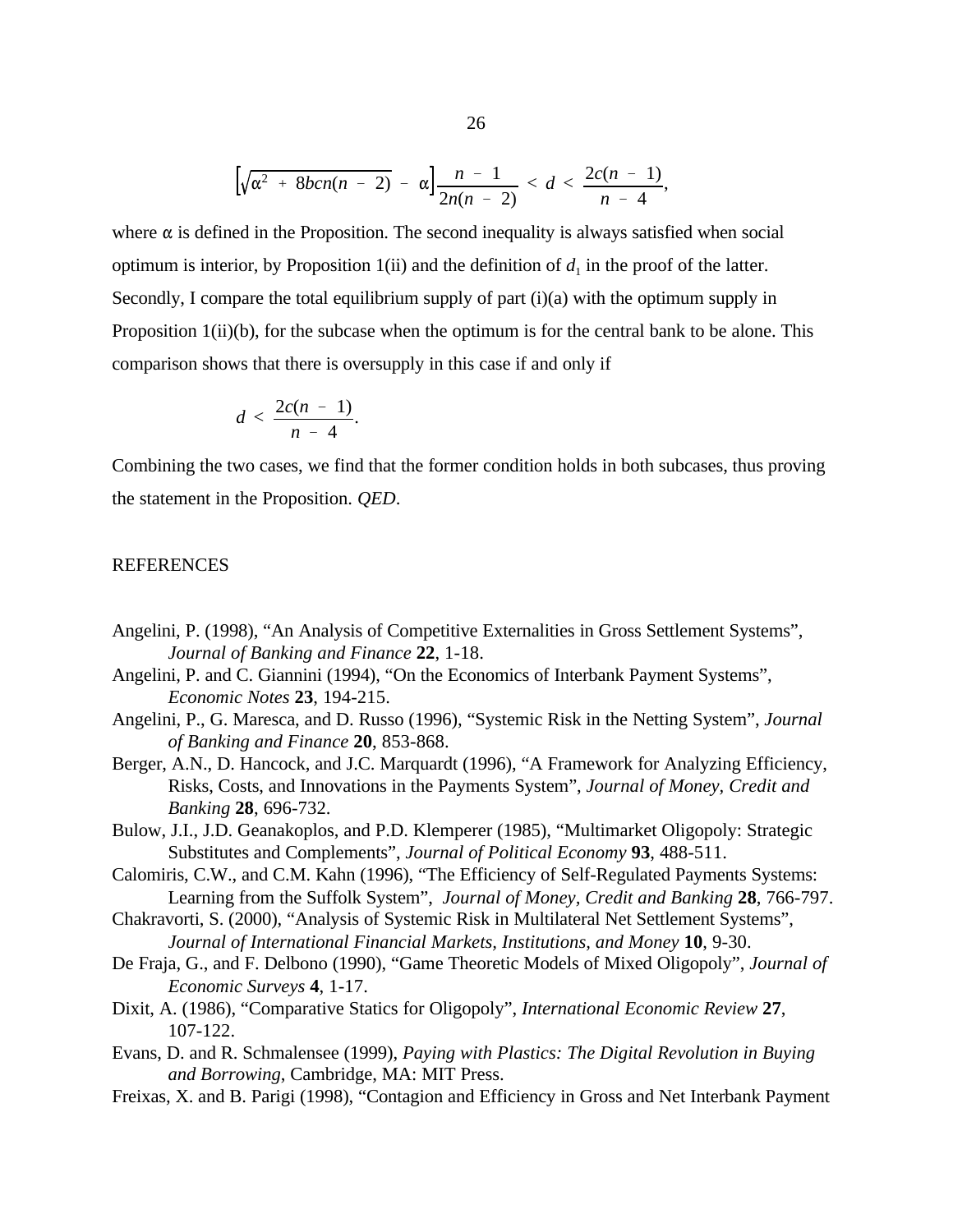Systems", *Journal of Financial Intermediation* **7**, 3-31.

- Freixas, X., B. Parigi, and J.-C. Rochet (1999), "Systemic Risk, Interbank Relations and Liquidity Provisions by the Central Bank", Discussion Paper 2325, Centre for Economic Policy Research, London; forthcoming, *Journal of Money, Credit, and Banking*.
- Fujiki, H., E.J. Green, and A. Yamazaki (1999), "Sharing the Risk of Settlement Failure", Working Paper 594D, Federal Reserve Bank of Minneapolis.
- Gelfand, M.D. and D.E. Lindsey (1989)*,* "The Simple Microanalytics of Payments System Risk", Finance and Economics Discussion Paper 61, Federal Reserve Board, Washington, D.C.
- Goel, R.K. and E.W. Hsieh (1997), "Market Structure, Pigouvian Taxation, and Welfare", *Atlantic Economic Journal* **25**, 128-138.
- Gowrisankaran, G. and J. Stavins (1999), "Network Externalities and Technology Adoption: Lessons from Electronic Payments", unpublished manuscript, University of Minnesota and Federal Reserve Bank of Boston.
- Gulbrandsen, E. and S. Skeath (1999), "Would Big Tobacco Have Been Better?: The Social Welfare Implication of Antitrust Action in the Presence of Negative Externalities", Working Paper 99-07, Department of Economics, Wellesley College.
- Häckner, J. and S. Nyberg (1996), "Vanity and Congestion: A Study of Reciprocal Externalities", *Economica* **63**, 97-111.
- Hancock, D. and J.A. Wilcox (1996), "Intraday Management of Bank Reserves: The Effects of Caps and Fees on Daylight Overdrafts", *Journal of Money, Credit and Banking* **28**, 870- 908.
- Humphrey , D.B. (1986), "Payments Finality and Risk of Settlement Failure", *Technology and the Regulation of Financial Markets: Securities, Futures, and Banking* (A. Saunders and L.J. White, eds.), Lexington Books, 97-120.
- Humphrey, D., M. Kim, and B. Vale (1999), "Realizing the Gains from Electronic Payments: Costs, Pricing, and Payment Choice", unpublished manuscript, Florida State University, University of Haifa, and Norges Bank.
- Humphrey, D., L.B. Pulley, and J.M. Vesala (1996), "Cash, Paper, and Electronic Payments: A Cross-Country Analysis", *Journal of Money, Credit and Banking* **28**, 914-939.
- Kahn, C.M., J. McAndrews, and W. Roberds (1999), "Settlement Risk under Gross and Net Settlement", Working Paper 99-10a, Federal Reserve Bank of Atlanta.
- Kahn, C.M. and W. Roberds (1998), "Payment System Settlement and Bank Incentives", *Review of Financial Studies* **11**, 845-870.
- Kaufman, G.G. (1994), "Bank Contagion: A Review of the Theory and Evidence", *Journal of Financial Services Research* **8**, 123-150.
- Lacker, J.M. (1997), "Clearing, Settlement and Monetary Policy", *Journal of Monetary Economics* **40**, 347-381.
- McAndrews, J.J. and W. Roberds (1997), "A Model of Check Exchange", Working Paper 97-16, Federal Reserve Bank of Philadelphia.
- Poyago-Theotoky, J. (1998), "R&D Competition in a Mixed Duopoly under Uncertainty and Easy Imitation", *Journal of Comparative Economics* **26**, 415-428.
- Roberds, W. (1999), "The Incentive Effects of Settlement Systems: A Comparison of Gross Settlement, Net Settlement, and Gross Settlement with Queuing", Discussion Paper 99-E-